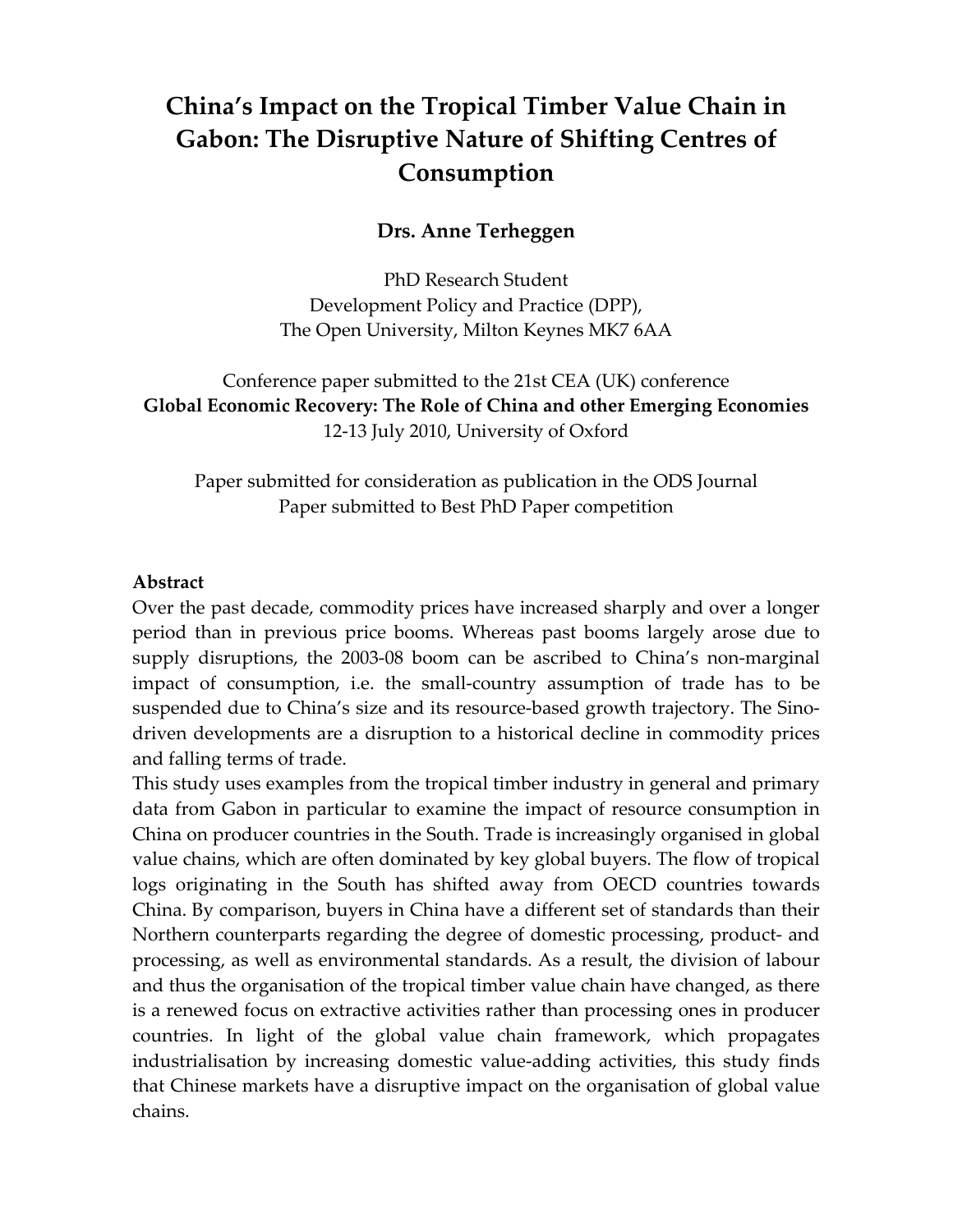# **1. Introduction**

1

It was initially thought that developing countriesʹ terms of trade would improve given their exports of raw materials to commodity hungry post‐WWII countries. However, Prebisch (1950) and Singer (1950) challenged this hypothesis by showing that the terms of trade of developing countries were actually declining. The most common cited explanations for the falling terms of trade are the greater income and price elasticities for manufactured goods relative to primary products<sup>[1](#page-1-0)</sup>. The terms of trade (and its volatility) has been a prominent subject for discussion over decades. Still, the general conclusion was that the terms of trade were discriminating against commodity producing developing countries for most of the 20th century.

Development policy advice in the 1960s and 70s consequently propagated a manufacturing‐led development path in clear favour of (import‐substitution) industrialisation and away from commodities. The Washington Consensus further stressed the importance of trade participation and liberalisation. The newly industrialised countries (NICs) have set positive examples for other developing countries around the world that it can work in general, and outward‐orientated industrialisation in particular.

China seems to have replicated the success of the NICs: economic growth enabled by significant structural changes, FDI inflows, and an outward‐oriented trade strategy. Chinese merchandise trade as a percentage of GDP increased from 20% in 1980 to over 60% in 2007 after it began to fall due to the global economic crisis. China is now the third largest economy in the world measured in current GDP, and is likely to overtake Japan this year. China experienced average GDP growth rates of around ten percent over the last three decades<sup>[2](#page-1-1)</sup>. Yet, this is not an extraordinary achievement. Based on comparisons of logarithmic growth rates from the base year of export surge (Kaplinsky, 2006a), as well as across vectors of exports, FDI, balance of payments, and terms of trade (Zhu, 2010), China behaves similar to other industrialised countries at their early stages of economic development.

Over the past decade, commodity prices have increased sharply, from 100 index points to 300 in aggregate, and over a longer period than in previous price booms in 1951‐53 and 1972‐1975 (Figure 1). Whereas past booms largely arose due to supply disruptions, the 2003‐08 commodity boom unfolded because of unanticipated shifts in demand. More specifically, the surge in prices across all

<span id="page-1-0"></span><sup>&</sup>lt;sup>1</sup> For a full discussion, see Prebisch (1950), Singer (1950 & 1975), Cashin & McDermott (2002), Ocampo & Parra (2003), and Kaplinsky (2006b).

<span id="page-1-1"></span><sup>&</sup>lt;sup>2</sup> All extracted from World Development Indicators by the World Bank, accessed May 2010, http://databank.worldbank.org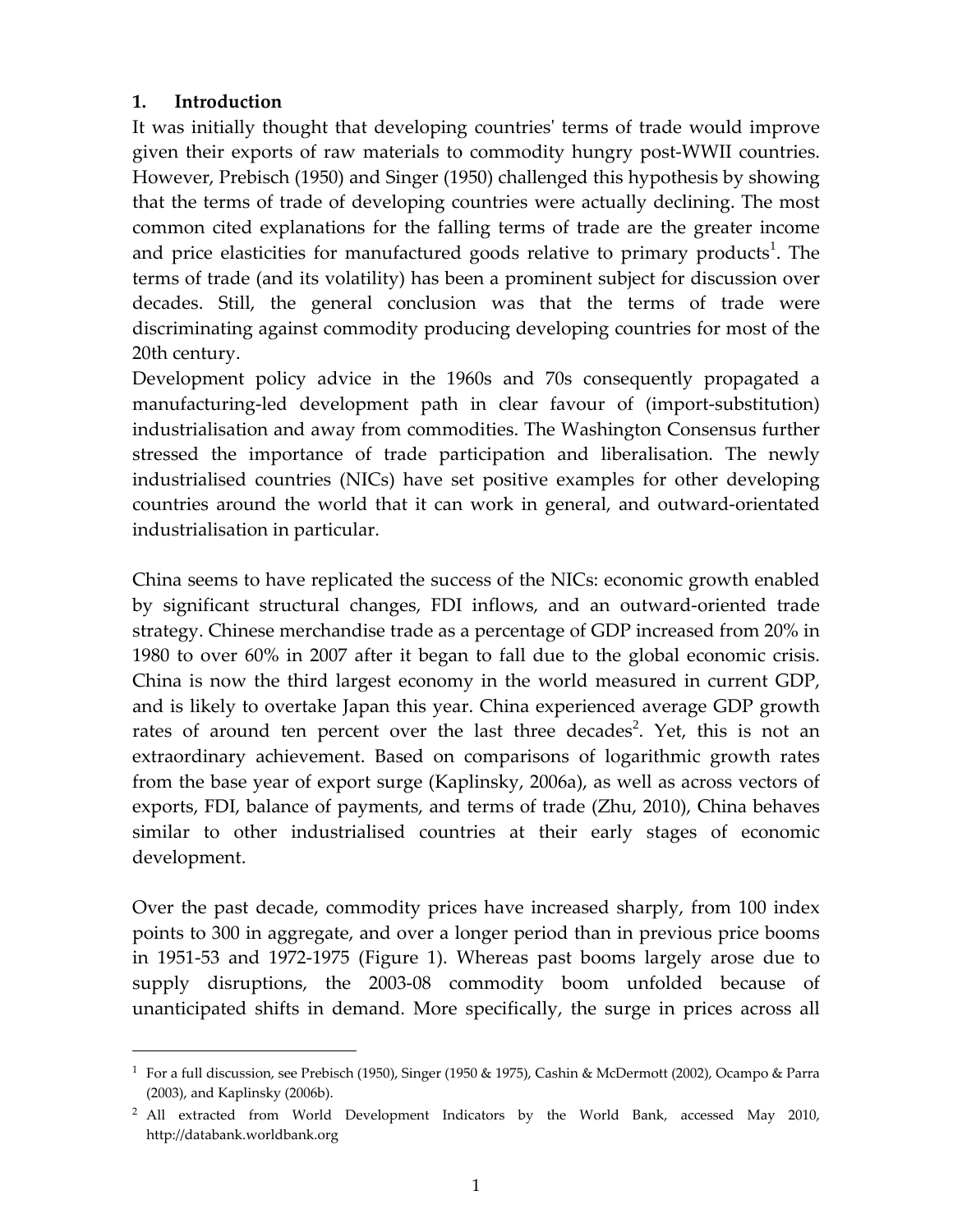groups of commodities can be ascribed to China's economic expansion (Farooki, 2010; Goldstein et al., 2006; Hache, 2008).

China's economy is at a resource‐intensive stage of growth and thus consuming natural resources to fuel its industrialisation. At the same time, Chinaʹs population is at an estimated 1.3 billion or around 20% of world population compared to a 5% share of the US population<sup>[3](#page-2-0)</sup>. Just by sheer size, China has a non-marginal impact on international markets and prices, thus requiring a suspension of the small‐ country assumption of trade. The resulting developments are a disruption to a historical decline of the (net barter) terms of trade.



**Figure 1** Commodity Price Indices (monthly averages of free-market prices, 2000=100)

*Source:* Based on Commodity Price Statistics by the United Nations Conference on Trade and Development, accessed May 2010, http://www.unctad.org

Apart from commodity prices, the impact of the growing Chinese market should also be reflected in changes of physical commodity trade flows. The rationale is that trade is increasingly organised in global value chains (GVCs), which map the segmentation of production processes often across geographic distant locations (Gereffi et al., 2005; Sturgeon, 2000). The research hypothesis states that given the organisation of production and trade in GVCs, often coordinated by dominant chain actors, changes in the direction of trade away from traditional buyers in the North towards China, will lead to changes in the organisation of then possibly Sino‐driven global value chains. This raises the question how such a re‐direction of trade translates to producer industries in the South through changes in the coordination of domestic value chains, and whether the assumed change in chain governance is of a disruptive nature.

The discussion starts with the establishment of a shift in tropical log trade flows on a global level and the case of Gabon, where China replaced France as the dominant export market. The following sections establish the differences between these two

 $\overline{a}$ 

<span id="page-2-0"></span><sup>&</sup>lt;sup>3</sup> World Population Prospect by the Population Division of the Department of Economic and Social Affairs of the United Nations Secretariat, accessed May 2010, http://esa.un.org/unpp/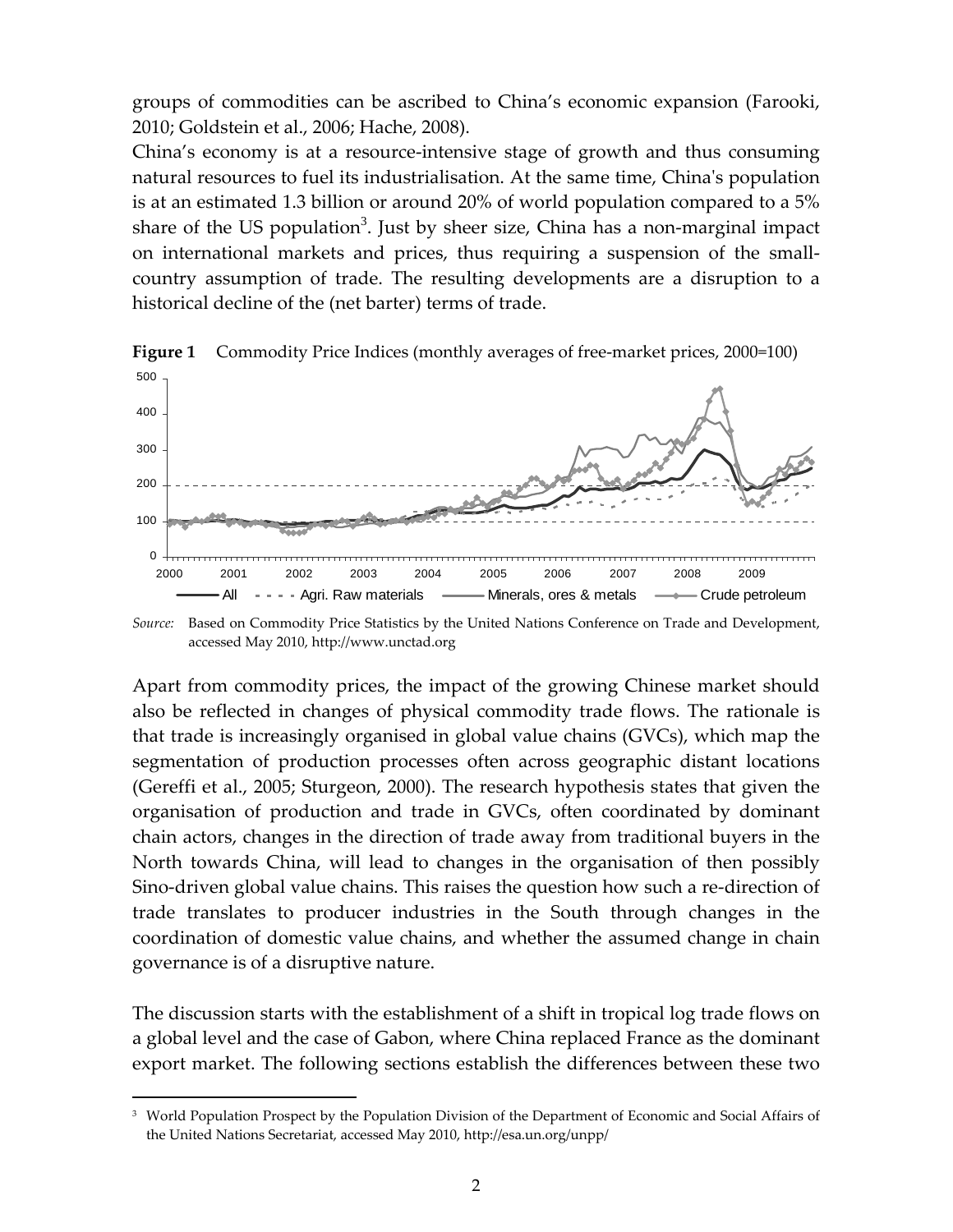markets. The first part analyses discrepancies between European and Chinese buyers, based on data collected during fieldwork measuring the perception of producers and processors in Gabon on buyer standards. The second part relates these discrepancies between buyers to differences in the nature of demand of China and Europe, using both secondary data and case study material from Gabon. The final section concludes the analysis and discusses the implications of research results with respect to Gabonʹs timber industry and to theory.

# **2. The Shift in Tropical Timber Markets**

 $\overline{a}$ 

From a global perspective, the economic growth of China and the resulting need for raw materials that feed into domestic processing industries led to a significant shift in trade flows of tropical timber. China's imports of tropical logs grew by close to 160% between 1990 and 2007 (Figure 2), while tropical log imports to OECD countries in aggregate fell by 87% over the same period.

Chinese processing industries consumed a share of around 75% of global tropical log imports in 2008, in contrast to a 15% share for OECD economies. By comparison, in 1990 these numbers were 14% and 70% respectively for China and the OECD as a group<sup>[4](#page-3-0)</sup>. China has replaced the North as the driver of global tropical log trade, or in fact cushioned the steady fall in global import levels, which consequently led to a re‐direction of tropical log trade flows away from OECD countries and now directed towards China.





*Source:* Calculated from ForesSTAT by the Food and Agriculture Organization of the United Nations, accessed May 2010, http://www.fao.org/

Concerning Gabon, France was the key force that shaped Gabon's timber industry in the 20th century. Timber exports from Gabon to France started with colonial settlements during the 1850s‐80s, and persisted after Gabon gained independence

<span id="page-3-0"></span><sup>4</sup> All numbers calculated from ForesSTAT by the Food and Agriculture Organization of the United Nations, accessed November 2009, http://www.fao.org/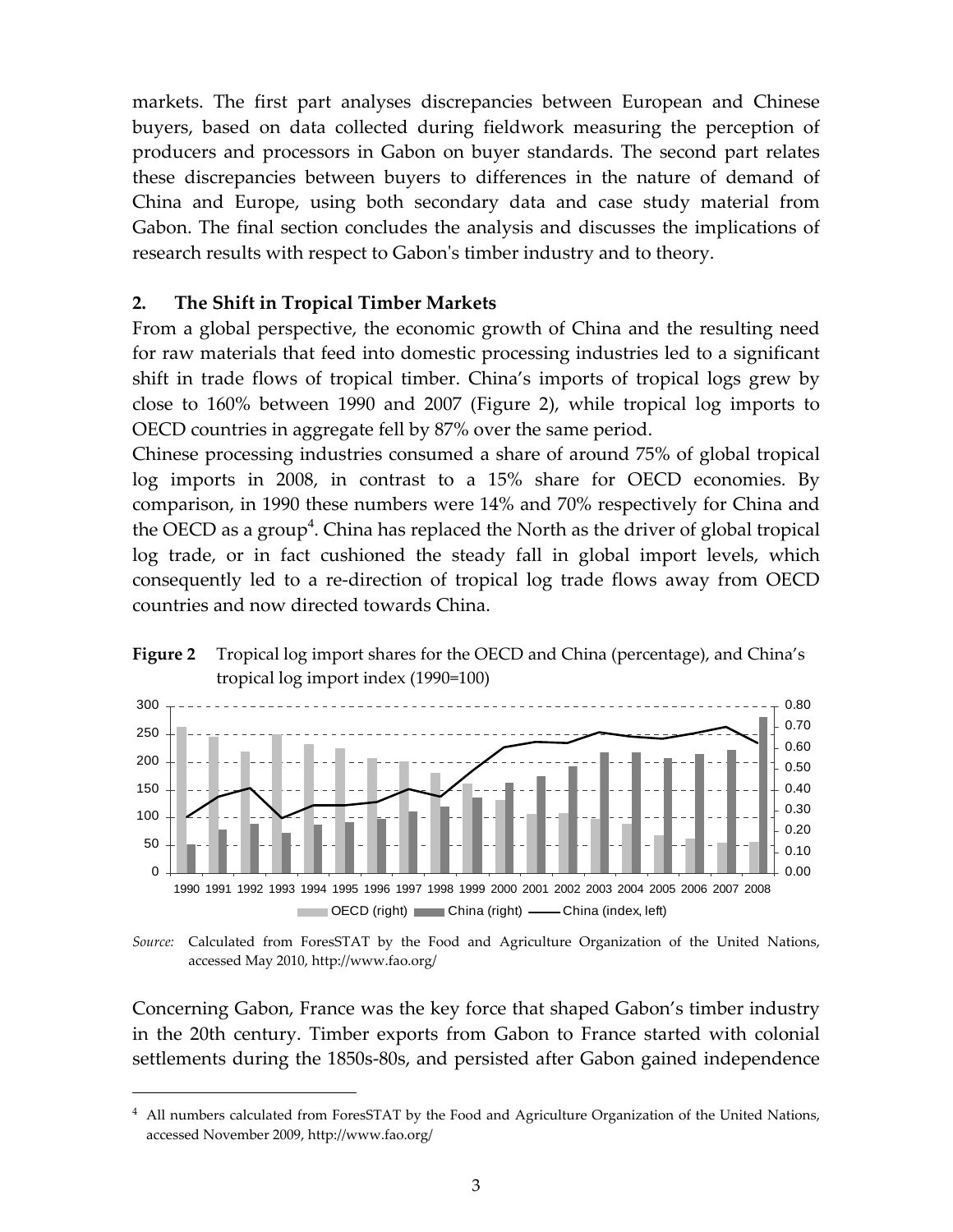in 1960 (Wunder, 2003). Indeed, Omar Bongo Ondimba, one of the worldʹs longest reigning presidents who passed away in the summer of 2009, was enabled to rise to power in 1967 through strong support from France, and subsequently installed a political system where "the Franco‐Gabonese elite […] exploited the natural resources of Gabon for their personal enrichment" (Yates, 2008:213). Based on available trade data, we estimate that up to 75% of total tropical log imports to France were provided by Gabon<sup>5</sup>. In turn, France used to be the dominant export market for tropical logs exploited in Gabon. Gabon's annual log production volumes moved more or less in line with France's annual log imports until the mid‐1990s (Figure 3).



**Figure 3** Tropical log production, imports and exports - Gabon and France (1,000 m<sup>3</sup>)

*Source:* Calculated from ForesSTAT and Forestry Trade Flows by the Food and Agriculture Organization of the United Nations, both accessed November 2009, http://www.fao.org/, and trade flow data extracted from Collomb et al. (2000)

Drawing from its former colony, French domestic timber industries perfected the processing of Okoumé<sup>[6](#page-4-1)</sup> into plywood. Subsequently, Gabon's forestry sector limited its major logging activities to a handful of selected species. The applied forest management system, adequately named Méthode Okoumé, was specifically designed to cater to the needs of French processing industries. In fact, given these highly specialised (and exclusive) linkages between Gabon and France, it was the understanding that "creating markets for species other than Okoumé is difficult because it would require heavy investments from French processing industries" (Collomb et al., 2000:20). It was also argued that due to selective logging practices and sufficient lengths of rotation cycles (based on Okoumé) this silviculture method effectively resulted in a sustainable system of production, which could rely

 $\overline{a}$ 

<span id="page-4-0"></span><sup>5</sup> Calculated from Eurostat by the European Commission (http://epp.eurostat.ec.europa.eu) and UN Comtrade by the United Nations Statistics Division (http://comtrade.un.org/db), both accessed November 2009

<span id="page-4-1"></span><sup>6</sup> Between 70‐80% of Gabon's forest contain Okoumé. This species only exists in comparatively smaller volumes in parts of Equatorial Guinea, and the Republic of the Congo (ITTO, 2006). There are no perfect substitutes for Okoumé.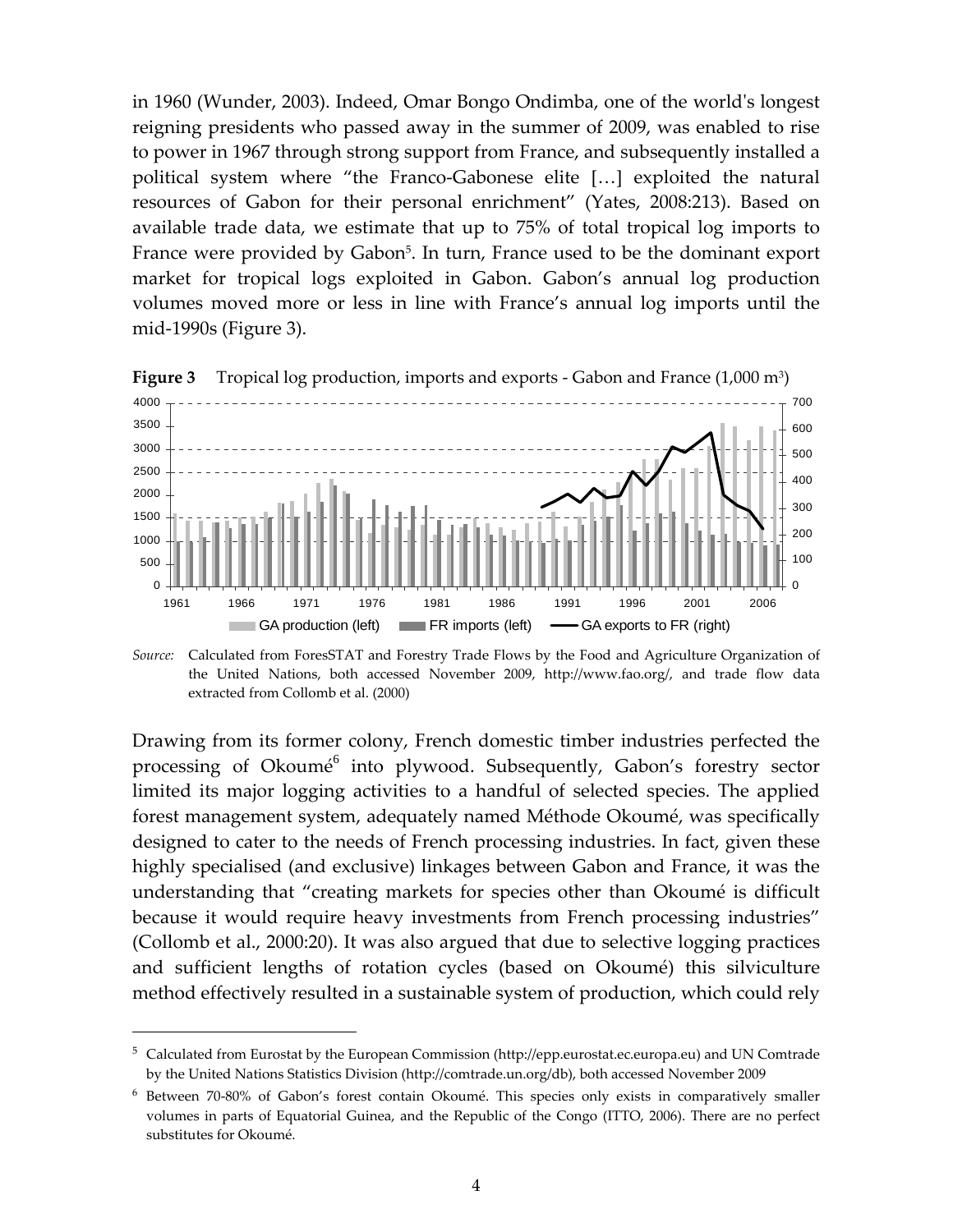on natural regeneration to secure future timber supplies (ITTO, 2006; Wunder, 2003).

China began to import significant volumes of Gabon's total log productions in 1995/1996. Export volumes to China grew exponentially from a very small base of around 12,300 cubic meters in 1991 to almost 2,000,000 cubic meters at its peak in the year 2000 (Figure 4). The average volume of China's imports from Gabon over the period 199[7](#page-5-0)-2006 is around 1.3 million cubic meters<sup>7</sup>. The increase in export volumes from the earliest trade relationships in 1991 to its average volume in the following years (1997‐2006) amounts to a staggering 10,568%.



**Figure** 4 Tropical log production, imports and exports - Gabon and China (1,000 m<sup>3</sup>)

*Source:* Calculated from ForesSTAT and Forestry Trade Flows by the Food and Agriculture Organization of the United Nations, China Customs data (extracted from http://www.globaltimber.org.uk), all accessed November 2009, and trade flow data extracted from Collomb et al. (2000)

Total export volumes to China (up to 65% of Gabon's total exports) chiefly present an additional demand, whose absolute level had never been matched before by its traditional key partners in Europe, particularly France. An immediate consequence of the entrance of China onto the tropical log market and the size of its resource demand was the increase of extractive activities in Gabon. Log productions increased above 2.5 million cubic meters in 1997 for the first time in history (Figures  $3 \& 4$ ).

Due to the global recession, the European market for tropical timber collapsed as overseas demand for logs dropped sharply. Orders from China stayed relatively more stable, though at the cost of decreasing prices, i.e. a fall of around 30‐40% (in 200[8](#page-5-1) to early 2009) $^8$ .

1

<span id="page-5-0"></span> $7$  According to available trade data, Chinese imports from Gabon seem to be falling in recent years. At the moment there is no satisfactory explanation for this (except for price), leaving the possibility of a future upswing given sustained Chinese resource demands.

<span id="page-5-1"></span><sup>8</sup> Data retrieved from producers and industry experts during fieldwork in Gabon (Nov. 2008 – Feb. 2009).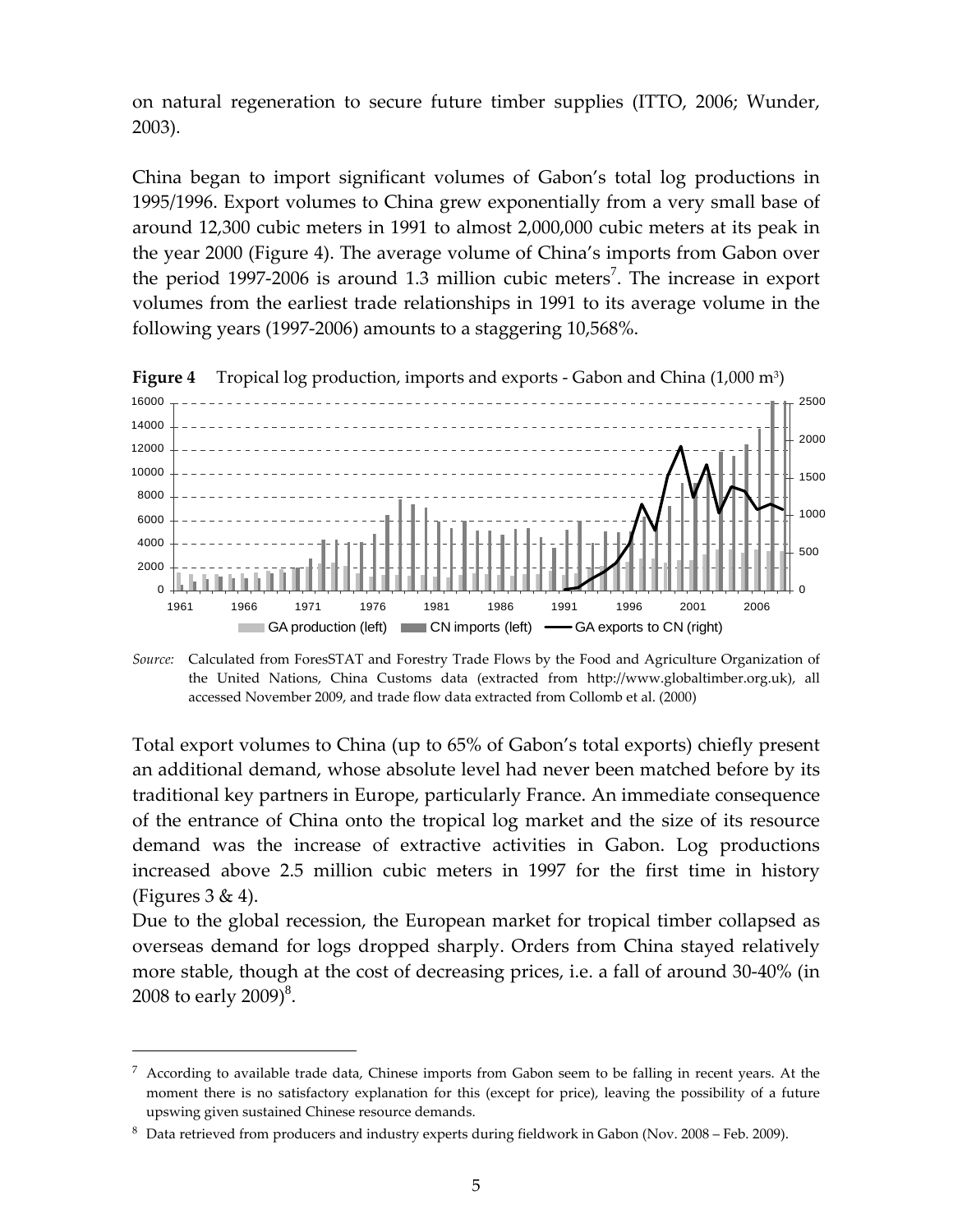The composition of log exports to China differs from the traditional pattern of exports to France. Next to Okoumé an increasing number of other hardwoods are now being exploited and exported. When France was the dominant trading partner the number of species exported in annual volumes of 20,000 cubic meters or more was between four or five. Applying the same threshold to a more recent dataset (2007), the number of extensively traded species climbs to at least fourteen. As a result, the intensive margin of production in Gabon increased from around one tree per hectare to between three to four trees per hectare. This change questions the continuation of Gabon's traditional management system (Méthode Okoumé). The share of Okoumé in exports decreased from 70% (1987‐1996) to 49% in the year 2009. However, while China was the key driving force for the introduction of a wider range of species to international trade, it seems that these species are now also bought be European markets. In 2008, the EU on average imported 41% of Okoumé and 59% of other hardwoods compared to a distribution of 53% and 47% respectively of Chinese imports<sup>[9](#page-6-0)</sup>.

# **3. Standards of Key Global Buyers**

1

Producer and processors in Gabon are price takers and Gabon's timber sector is characterised by a buyer-driven chain governance system. Dominant markets, represented through key global buyers, have at any one time shaped the prevailing silviculture methods, determined the type of output of Gabon's timber industry, dictated the quantity of production, and specified the tree species that were extracted from the forest. Gabon's tropical timber industry thus fulfils the prerequisite of "the question of governance [that] arises when some firms in the chain work according to parameters set by others" (Humphrey & Schmitz, 2004:97). The idea of buyer‐defined production and processing standards is not unique to the GVC literature, as it can also be found in the field of management (Anthony et al., 1972; Rockart, 1979) and manufacturing strategy (Berry et al., 1995; Hayes & Pisano, 1994; Skinner, 1969). Applied to firm management, performance objectives aligned to customer requirements are generally referred to as ʹcritical success factors' (CSFs).

The tropical timber industry does not operate in a vacuum, as there are a number of regulations and private standards, which are outside of buyers' decision‐making realm. It is common understanding that due to low average tariff levels in most tropical importing countries (tariff escalation exists), non‐tariff barriers to trade are greater obstacles for market access (Choon & Ginnings, 1999; UNCTAD, 2009). For instance, with the 'globalisation' of trade government concerns for consumer health and safety spurred the introduction of phytosanitary measures. Moreover,

<span id="page-6-0"></span><sup>9</sup> Calculated from export data retrieved from Société d'Exploitation des Parcs à Bois du Gabon (SEPBG) during fieldwork in Gabon (Nov. 2008 – Feb. 2009) and data extracted from Collomb et al. (2000).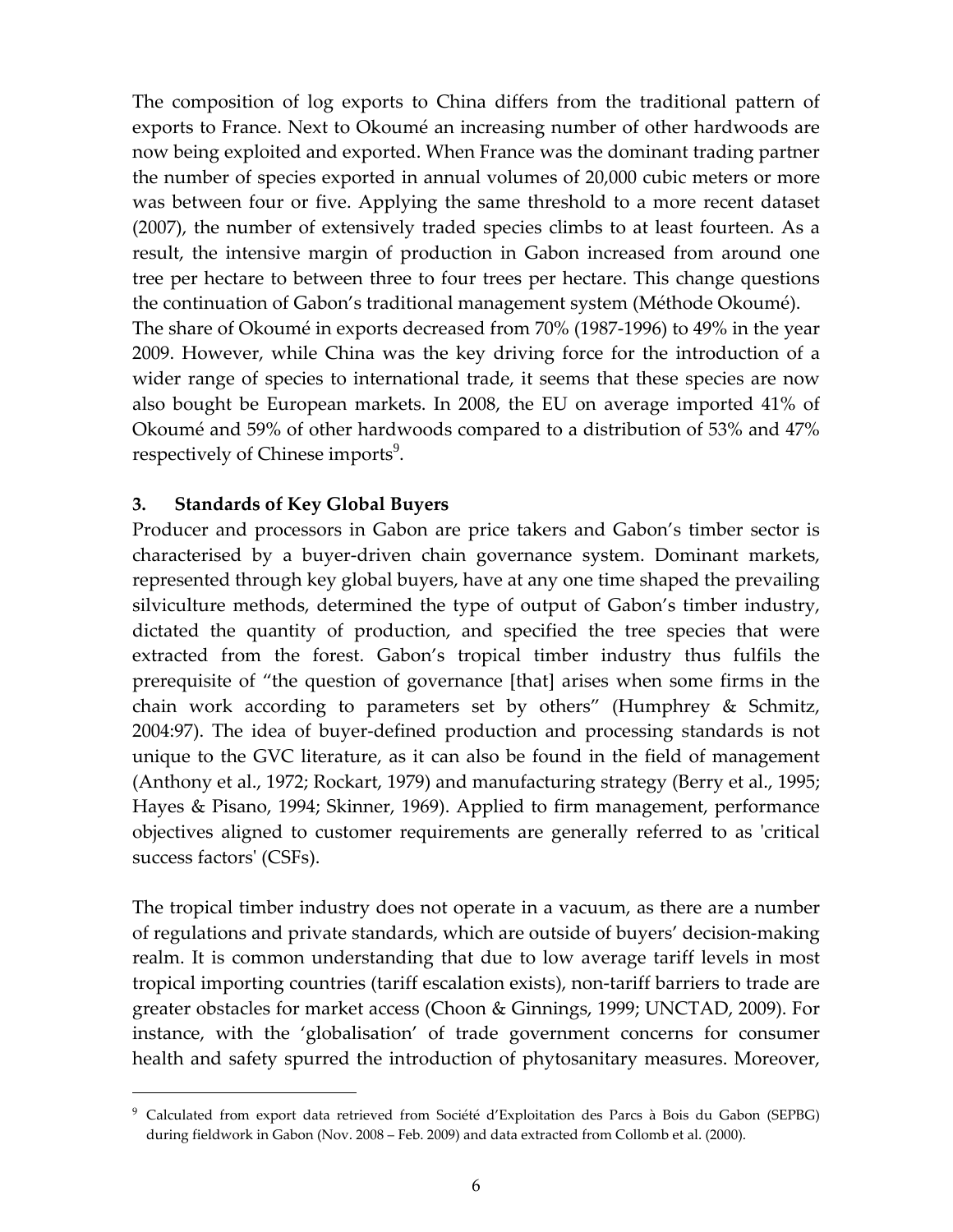product demands are often intertwined with ideas about the environment and sustainable resource usage, which resulted in the introduction of forest management standards by independent private bodies such as the Forest Stewardship Council (FSC).

### **3.1. Buyers' critical success factors**

One can observe a relegation of traditional EU‐buyer defined product and processing standards through the entrance of China as the new dominant buyer. The sharpest contrast in buyer preferences is the stage of processing of wood and wood products before exportation. While European buyers increasingly demand processed wood products, particularly veneer and plywood, Chinese buyers demand raw materials or logs. One respondent expressed the difference in buyer demands as follows: "Chinese customers have a clear preference for logs over processed wood".

The differences in buyer requirements continue to exist for those critical success factors measured on a Likert scale (Figure 5). Chinese buyers' requirements largely concentrate on price (at competitive levels) and quantity (large volumes of both logs). In contrast, European buyers' CSFs were identified as price (at competitive levels, but at different absolute levels relative to prices destined for China) and quality (high degree applied to each logs and wood products). In other words, Chinese buyers prefer to purchase large volumes of logs and will thus favour those producers who can provide these required quantities. Contrastingly, sales volume was least important to European buyers who usually purchase relatively smaller quantities per transaction. Comparing European and Chinese buyers, interviewees said: "Chinese industries demand quantity not quality as the EU markets".

# **Figure 5** European and Chinese buyers' CSFs for logs and wood products  $(1 = not important, 5 = critically important)$



The purchased quantities for the EU market should be of high quality and made according to buyers' specifications in the case of wood products (i.e. product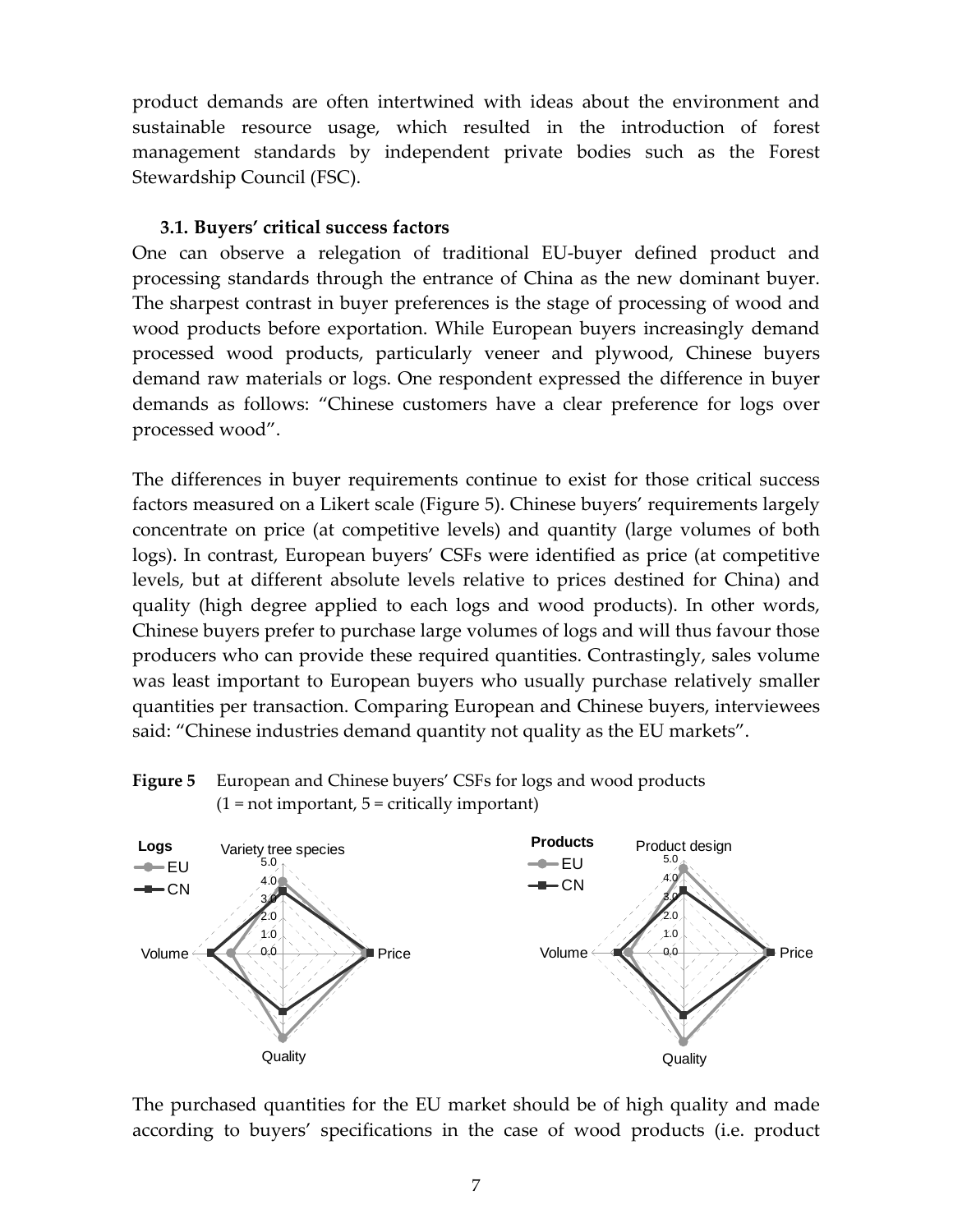design in Figure 5). Gabonese products can only compete on the EU market through high quality standards and a continuous improvement thereof. The same standards are not demanded from the Chinese market where an average quality of logs and wood products are widely accepted. Respondents perceive buyer preferences with respect to quality to be as follows: "Chinese buyers accept some faults [of logs], whereas EU buyers have stronger quality requirements", or "the Chinese demand wood in log form of medium quality [but] European buyers require highest quality levels".

It should be noted that the importance of the 'variety tree species' variable of Figure 5 received almost similar rankings on the 'log'‐Likert scale. Yet, the previous section already noted that applied to traditional European buyers, it means that producers should be able to meet exact species qualifications, whereas for Chinese buyers, it translates as producers' abilities to deliver a wide range of species. Indeed, representatives of logging companies in Gabon described Chinese buyer preferences in general as absent, as "they purchase everything they can get their hands on", or as "(…) Chinese take logs of all species, also hardwoods not requested by EU markets in the past". To give an example: "We did not trade with Okan internationally some four years ago as it was an unknown commercial tree species (…) however, Chinese markets started to purchase large volumes over the past three years".

#### **3.2. International regulations and private standards**

Chinese buyers apply fewer international regulations, and these to a lower degree than currently practiced by European producers (Figure 6). The only technical requirement of significance to Chinese buyers is the phytosanitary certificate, which is an indispensable document at customs in China. The relatively high weight of phytosanitary standards is enforced by qualitative data extracted from interviews with processors in Gabon. One interviewee reported: "The phytosanitary requirements are the most important international regulations [for access to China] but there is no problem executing these on the ground". In reference to public standards (see below), a representative of a large Chinese company in Gabon said: "Our Chinese middlemen don't ask for certification other than the phytosanitary papers".

For entrance into the EU market, both phytosanitary requirements and formaldehyde emissions, e.g. emissions released by some adhesives used to produce plywood, and pollution from paint, were rated as (critically) important. Other technical regulations, i.e. building codes and product testing requirements, were generally of moderate to minor importance to both groups of buyers. This outcome might in fact be related to the nature of Gabon's export products, with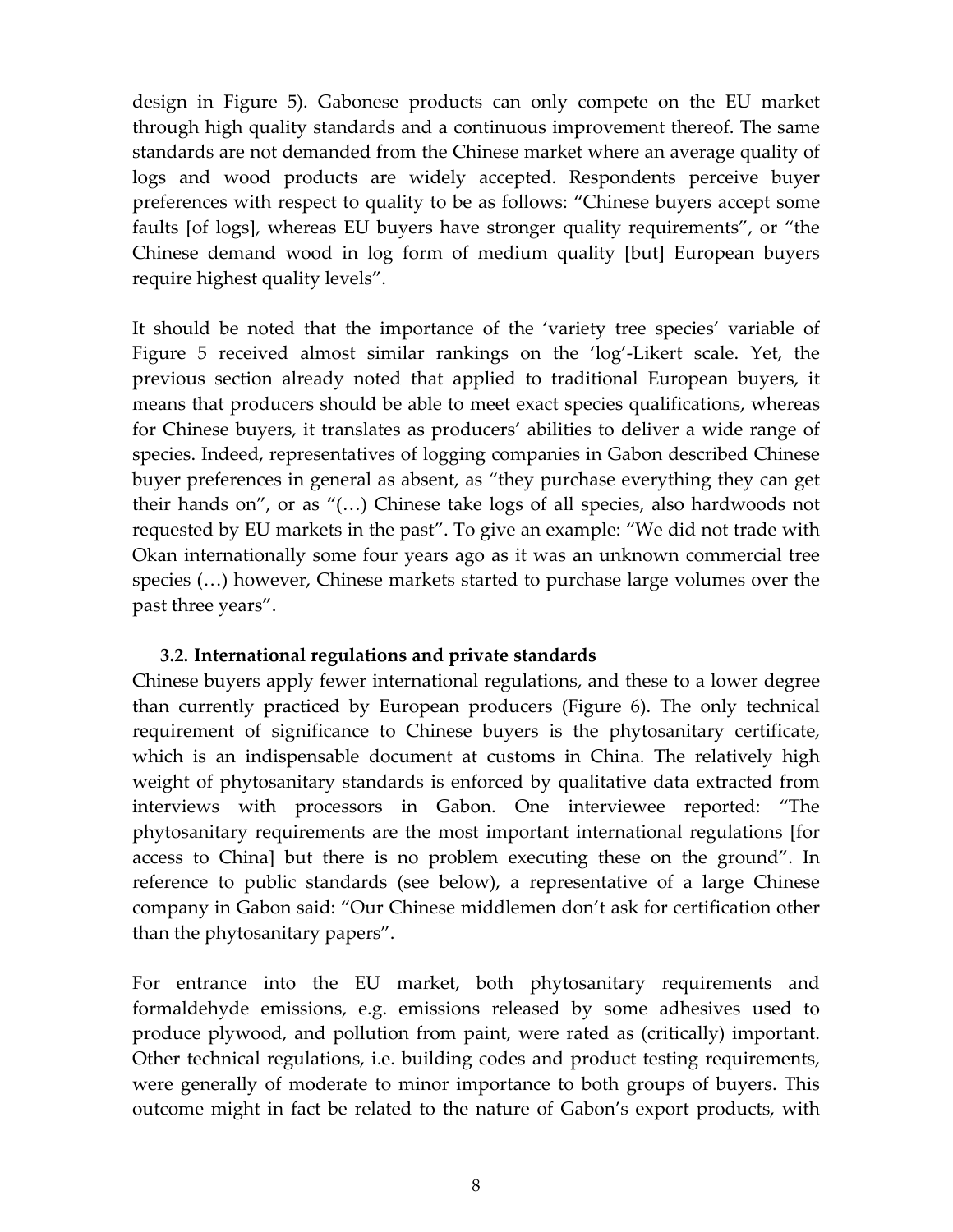logs and primary processed wood products simply requiring less technical information to be communicated to buyers compared to secondary processed wood products (mouldings, furniture, etc).





*Note:* GPP=Green public procurement; ISO standards=ISO 14001

1

Private standards concerning production methods (legality and sustainability certification requirements, and  $GPPs<sup>10</sup>$ , as well as compliance with national legislation and regulations (ISO 14001) show large differences between groups of buyers (Figure 6). In particular, criteria related to sustainability and legality are considered as increasingly important with respect to market entrance into the EU. The prevailing certification schemes are the Forest Stewardship Council (FSC) for sustainability and the Origine et Légalité des Bois (OLB, Origin and Legality of Timber) for legality. This is because "The OLB certificate is important to enter the EU market (…); FSC is important, too, but to us the legality verification [OLB] is currently more important as this is what is required by FLEGT and government policies [GPP]". Furthermore, there exists an uncertainty among producers and processors in Gabon whether FSC‐certified products receive a price premium and thus justifying the relatively costly certification process. The general agreement is, however, that "The EU market is the driving force for sustainable forest management and legality and FSC certification".

Based on interview notes with producers in Gabon (though not captured in Figure 6), qualitative data suggest an almost indifference of Chinese buyers towards certification: "There are no requests for certified wood from Chinese customers", or "The Chinese have no interest in certification and mainly concentrate on logs",

<span id="page-9-0"></span> $10$  Private standards might also be accepted as proof of meeting governments' green public procurement (GPP) criteria: "Several national governments in European markets (…) have communicated public procurement policies that include criteria favouring the purchase of certified forest products (…)" (UNCTAD, 2010).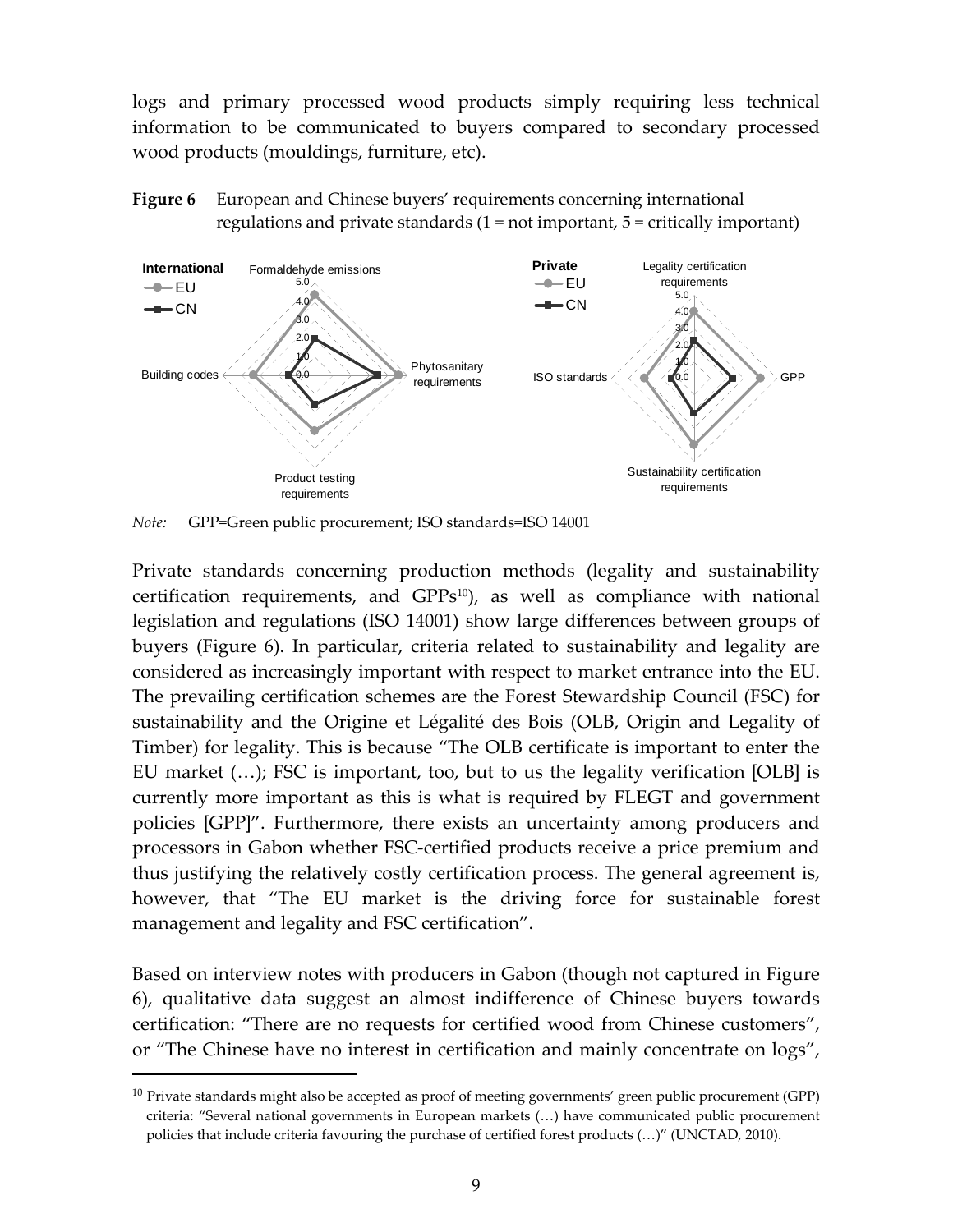and "The Chinese market does not ask or care about certification". A manager of a processing company further elaborated: "The Chinese are known to import illegal timber and pay no price premium for certified wood". Due to these differences in buyer standards, companies in Gabon have started to separate their production (methods) according to standards that exist in the two exports markets, e.g. "We plan to obtain an OLB certification for EU products *only*" (emphasis added).

### **4. Patterns of Consumption and Nature of Demand**

Buyers' critical success factors (and the degree to which they apply international regulations and private standards in their purchasing decision) do not only represent market demands but are ultimately a reflection of the nature of markets. In general, wood consumption rises as populations grow and/or as more disposable income is available to the given population. Over time, not only the volume but also the quality of wood products is likely to increase as consumer tastes develop. For example, in China paper production based on non‐wood fibres such as rice straws, was replaced by high‐quality paper made of plantation pulpwood (White et al., 2006). Lastly, wood raw materials need to be processed for further consumption, thus the structure and activities of domestic processing industries can be an indicator of countries' import compositions.

# **4.1. China's wood consumption, domestic processing and nature of demand**

China is a relative wood‐resource poor country with a forest per capita rate of 0.13 hectare relative to a world average of 0.65. Furthermore, the Chinese government imposed logging restrictions in an attempt to stop further deforestation and environmental degradation (Bowyer et al., 2004; Zhang & Gan, 2007). Chinaʹs domestic tropical forest areas are limited to two southern provinces, whose log output of around four million cubic meters, is insufficient to satisfy total demand (ITTO, 2009a). As a result, Chinese wood processing industries cannot fall back on domestic resources to cater to their raw material needs. China's wood consumption almost doubled within just ten years from around 145 million cubic meters in 1993 to 283 million in 2003 (Démurger et al., 2007).

Current per capita consumption of wood in China is still relatively low at an estimated 0.12 cubic meters compared to a world average of 0.68 (Démurger et al.). As incomes continue to rise, wood product consumption is predicted to increase, too. Trinh, Voss & Dyck (2006) project an increase of average annual imports by ten percent until 2020, based on other countries' consumption over time, whose economic growth pattern China is likely to imitate (e.g. South Korea, Japan, Spain). Using a similar method, i.e. correlating countries' incomes and consumption, Midgley (2005) exemplifies a possible 'consumption' path of China for paper and boards (Figure 7). Predictions are also given based on expected domestic timber consumption by Chunquan, Taylor & Guoqiang (2004) stating a necessary increase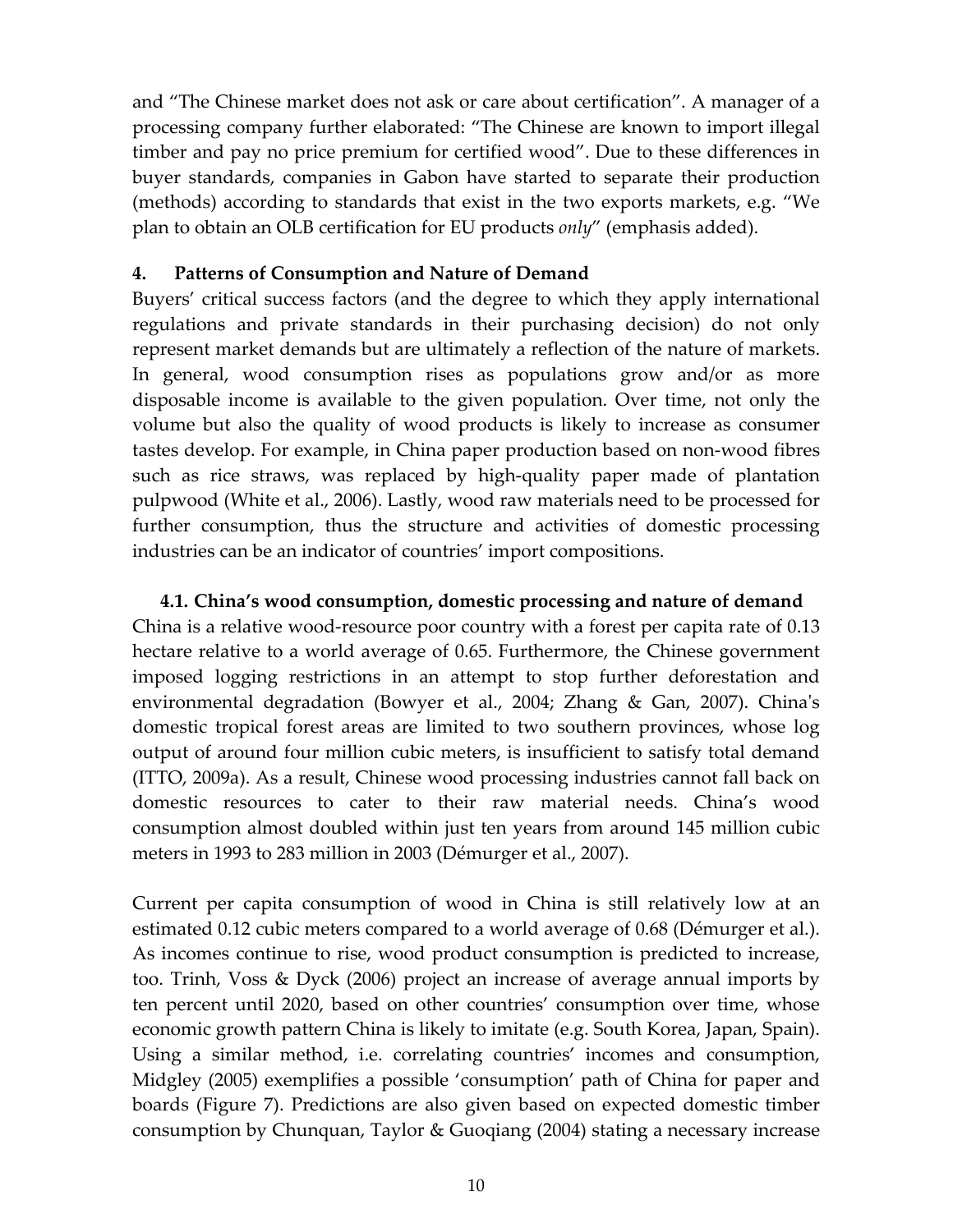of at least 33% in roundwood imports to meet commercial needs in 2010, and White et al. (2006) forecasting a doubling of imports of forest products. In general, experts agree that the only direction of China's wood consumption (and thus imports) is upwards.





The second engine of growth is overseas demand from OECD countries for relatively cheap wood products. For example, (re‐)exports of wood products in aggregate to the USA have increased by 1,000% and to the EU by 800% between 1997 and 2005 (White et al., 2006). Disaggregated processed wood product trade

1

There are two main drivers of consumption: i) overseas demands for 'Made in China' wood products and ii) domestic consumption. Rising private consumption is particularly related to the high growth of the construction and housing sectors $\cdot$ <sup>1</sup>. The Chinese housing program aims to construct new houses (5bn square meter) and renovate existing housing units (2bn square meter). With respect to the former, this will translate into the construction of about ten million new housing units annually. For each square meter of floor area roughly 0.025 – 0.045 cubic meters (urban rate) of wood will be used in the construction process (Bowyer et al., 2004). While tropical wood was not commonly used in constructions in the past, increasing numbers of mouldings, doors, and partitions are constructed from wood, including tropical timber. Moreover, the occupation of new housing units plus the refurbishment of existing ones directly translates into higher consumer demand of timber products, such as wooden furniture and decorative items (Castaño, 2002; Chunquan et al., 2004).

<span id="page-11-0"></span> $11$  The boom in China's housing sector was enabled by the National Housing Reform Program, which allowed for private ownership of domestic residences coupled with an easier access to capital (Castaño, 2002).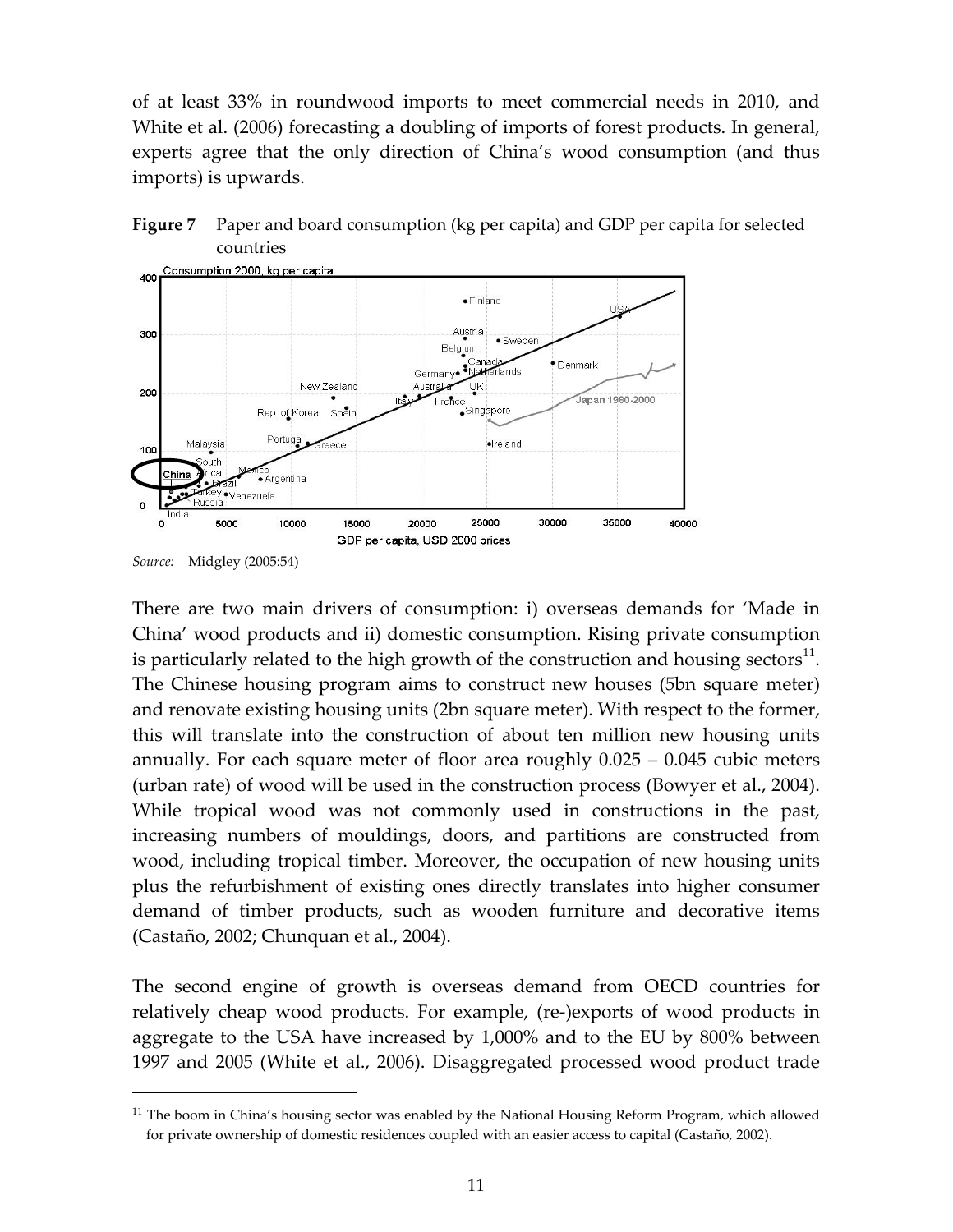data for the EU‐15 market and China display an almost exponential surge of EU import quantities starting in the early 2000s until 2007 (after which the effects of the global crisis become visible) (Figure 8). Over a period of ten years (1997‐2007), import quantities of boards increased by over 16,000% (60% p.a.), of manufacturers by more than 600% (19% p.a.), of furniture by over 3,000% (40% p.a.), and of sawnwood by around 700% (19% p.a.); average percentage increases per annum are stated in brackets. It is understandable why many scholars and industry experts refer to Chinese wood processing industries as the ʹwood workshop of the worldʹ.



**Figure 8** EU-15 imports of selected secondary wood products from China (100 kg)

*Source:* Constructed from Eurostat (External Trade) by the European Commission, accessed May 2010, http://epp.eurostat.ec.europa.eu

*Note:* Boards include veneers, plywood, and particleboards; Manufactures include builders' joinery and carpentry, items of domestic or decorative use, packings and cable-drums, and casks, barrels, vats, tubs and other coopersʹ products

Chinese processing industries have undergone tremendous changes over the past 20 years, taking advantage of trade liberalisations and a general orientation towards more capitalistic industry structures. Private industries emerged and began to flourish in favourable business environments, also attracting foreign investors first from other Asian countries and now increasingly from the North. All Chinese tropical wood processing industries have reported annual double‐digit growth rates for at least a decade, and are now leading global exporters (Sun et al., 2004, 2008). Chinese wood products succeed through competitive prices that reflect strong domestic competition between processors, relative efficiencies in production, low production costs, and low qualities of its products. Furthermore, because of wood processing sectors' high growth rates and the industries' high labour-intensity, they are estimated to generate between 12-15 million jobs per year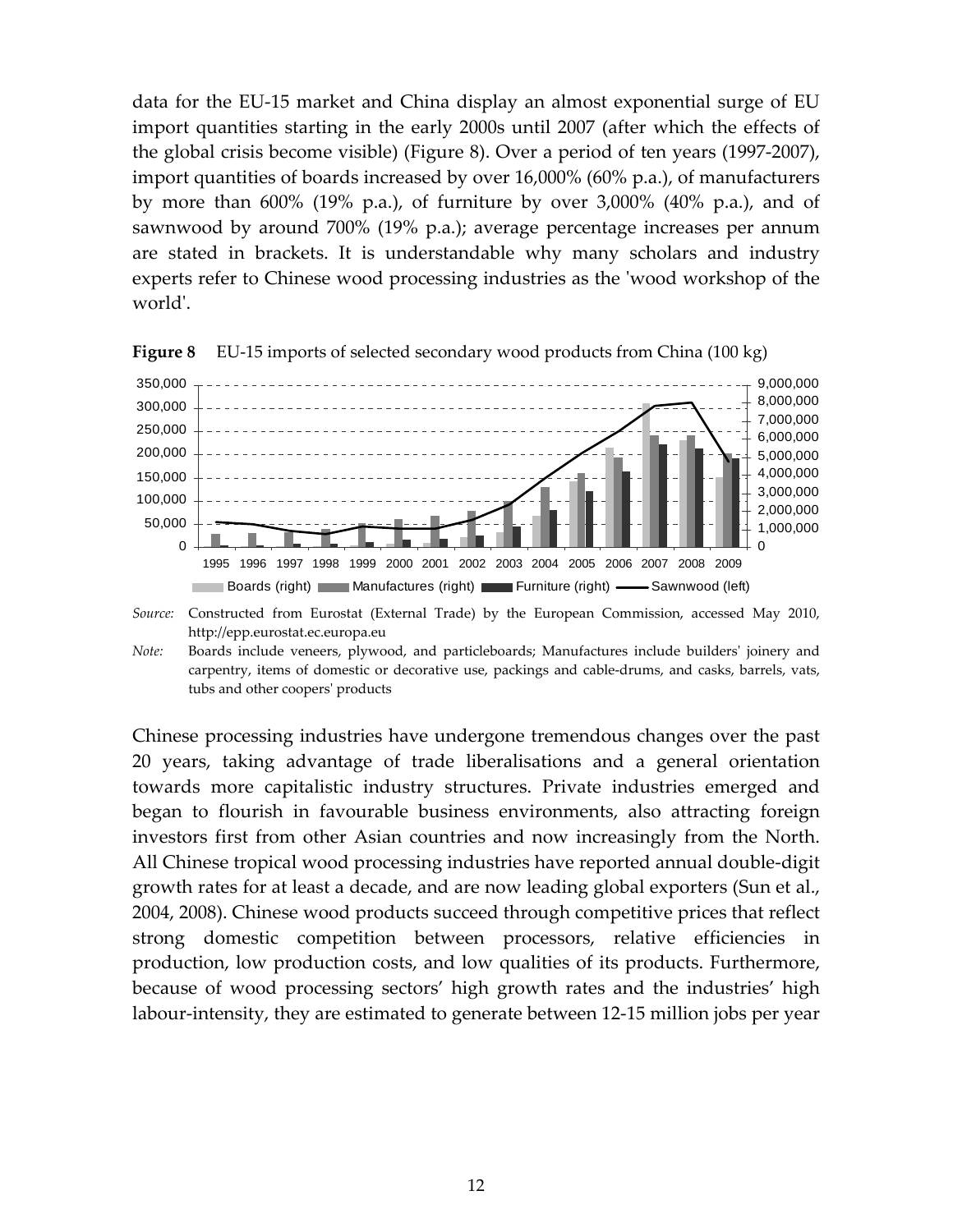thus lending itself to active state support, e.g. value‐added tax rebates, in light of employment creation and hence social policy (Kozak & Canby, 2007)<sup>[12](#page-13-0)</sup>.

Some industries, such as export‐orientated plywood manufacturers, are thought to almost completely depend on imported wood, such as Okoumé logs, which are processed into face veneers for plywood exports (EIA, 2005). As Sun et al. (2008) summarised: "[…] no other country has ever, in human history, developed a re‐ export-orientated forest industry based primarily on imported wood, and certainly not at this scale". The increasing preference by China towards logs thus relates to processing industries' improving abilities (and capacities) to undertake activities further downstream in the value chain, requiring raw material inputs to replace imported processed wood products.



*Source:* Calculated from ForesSTAT by the Food and Agriculture Organization of the United Nations, accessed November 2009, http://www.fao.org

Over the period 1970 to 2007 tropical log imports by China grew by around 7% annually; although this number increases to over 10% per annum since 1994. Contrastingly, sawnwood, veneer and plywood imports all show negative trends since various points in time throughout the 1990s and early 2000s (Figure 9).

A similar pattern of consumption can be seen regarding Chinese imports from Gabon. These imports are almost completely made up of logs as only insignificant volumes of both sawnwood and veneer are bought; plywood is not imported by China from Gabon. Chinese market requirements, as reflected in standards of buyers effectively resulted in changes in the division of labour along the tropical timber chain. From Gabon's perspective, this means an intensification of domestic extractive industries, but a possible decline of wood processing activities (see

 $\overline{a}$ 

<span id="page-13-0"></span><sup>&</sup>lt;sup>12</sup> Processors in the US (and Canada) have voiced concerns that Chinese state subsidies are partly responsible for the massive influx of e.g. furniture and flooring into the US (Canadian) markets. As a result, antidumping tariffs were temporarily imposed on Chinese manufacturers.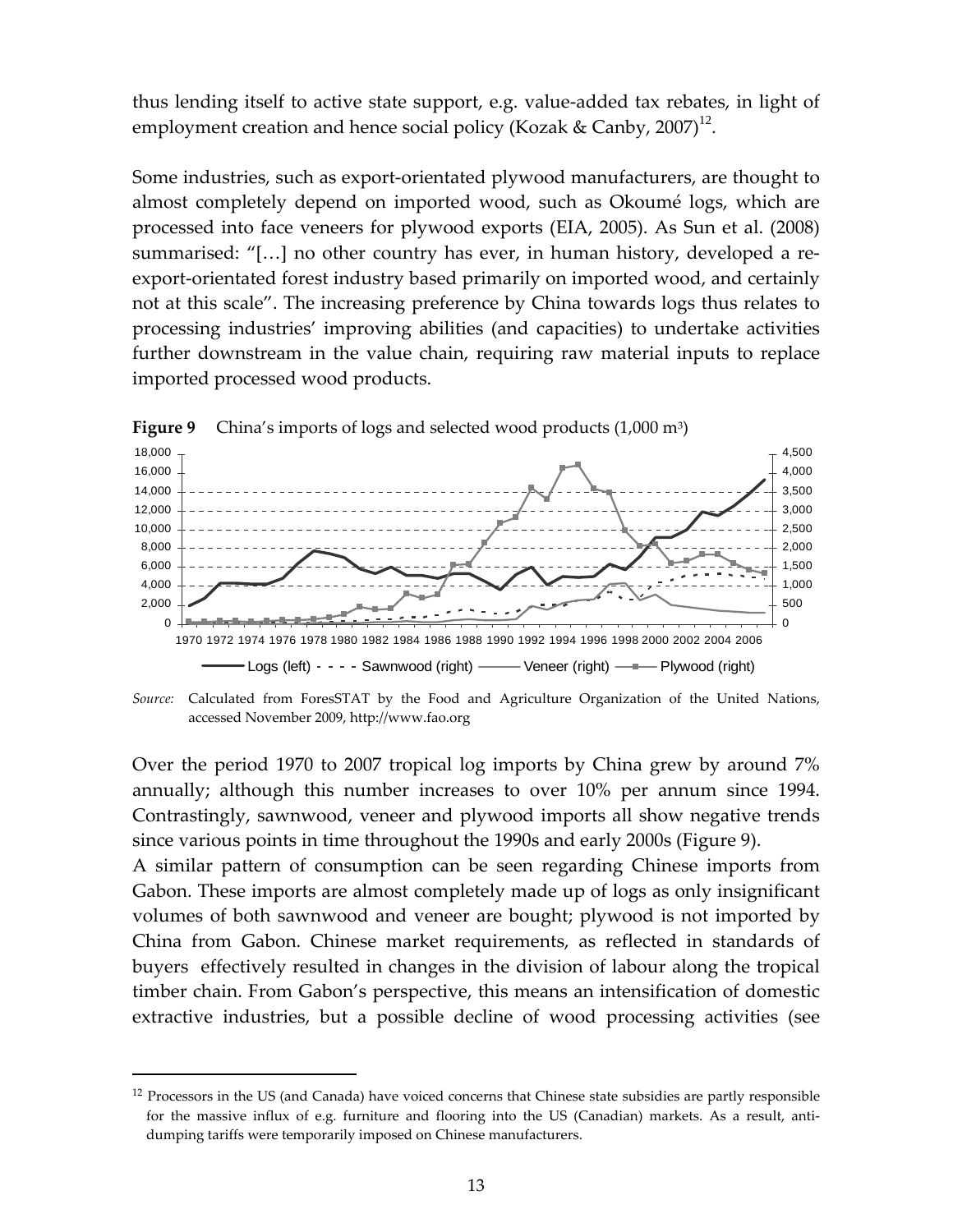below) as these are the nodes of production where Chinese industries have a stronger competitive advantage.

Existing purchasing policies in China do not discriminate production methods (including those in supplier countries) but rather focus on safety issues, such as technical regulations of chemical usage (Pro Forest, 2009). Conversely, Chinese processing industries are thought to be struggling to meet stringent technical regulations set by European buyers. While technical issues are slowly being addressed there are only sporadic initiatives with respect to environmental issues, and those seem to be often driven by international NGOs and increasingly by end‐ consumers in the North. Official government statements and actions appear to portray an acknowledgment and effort to control illegal log trade to China for further processing, yet industry experts often claim that only insignificant progress is being made, for example as necessary changes are not given a high priority status, and as commitments are not followed by practical actions (Chunquan et al., 2004; EIA, 2005; Fripp, 2006; Pro Forest, 2009;).

Some of the wider implications of Chinese traders' and processors' sourcing decisions, such as deforestation and loss of government revenues due to illegal logging activities are rarely discussed in the public domain in China (Fripp, 2006). Media coverage of the impact of unsustainable harvesting methods and illegal trade is low, and thus exerts less pressure on buyers and Chinese consumers alike. In principle, consumers are thought to pay more attention to health and safety issues of finished wood products (Pro Forest, 2009). Likewise, processors and traders have limited managerial knowledge to document product flows, and they act in a fiercely competitive environment with eroding profit margins. Consequently, the degree of awareness is marginal, and processors stay in business by accepting lower‐priced logs from illegal sources, as well as by taking advantage of few given environmental restrictions, including an absence of legality and sustainability certification schemes.

#### **4.2. Function of forests and the nature of demand of Europe**

According to the 'forest transition' literature (Mather, 1992; Mather et al., 1999), countries in the North have reached a post‐industrial phase of forest usage. This means that forests are no longer exclusively used for the production of timber as commonly seen in countries' industrial phase. Instead, societal perspective on the functions of forests began to change, with increasing number of affluent people living in cities exerting pressure on forest management to cater to their needs for recreation and regeneration in forestlands, and through pressures from environmental advocacy groups denouncing the loss of biodiversity (Bazett, 2000; Nilsson, 1996, Mather & Needle, 2000). At the same time, urban migration created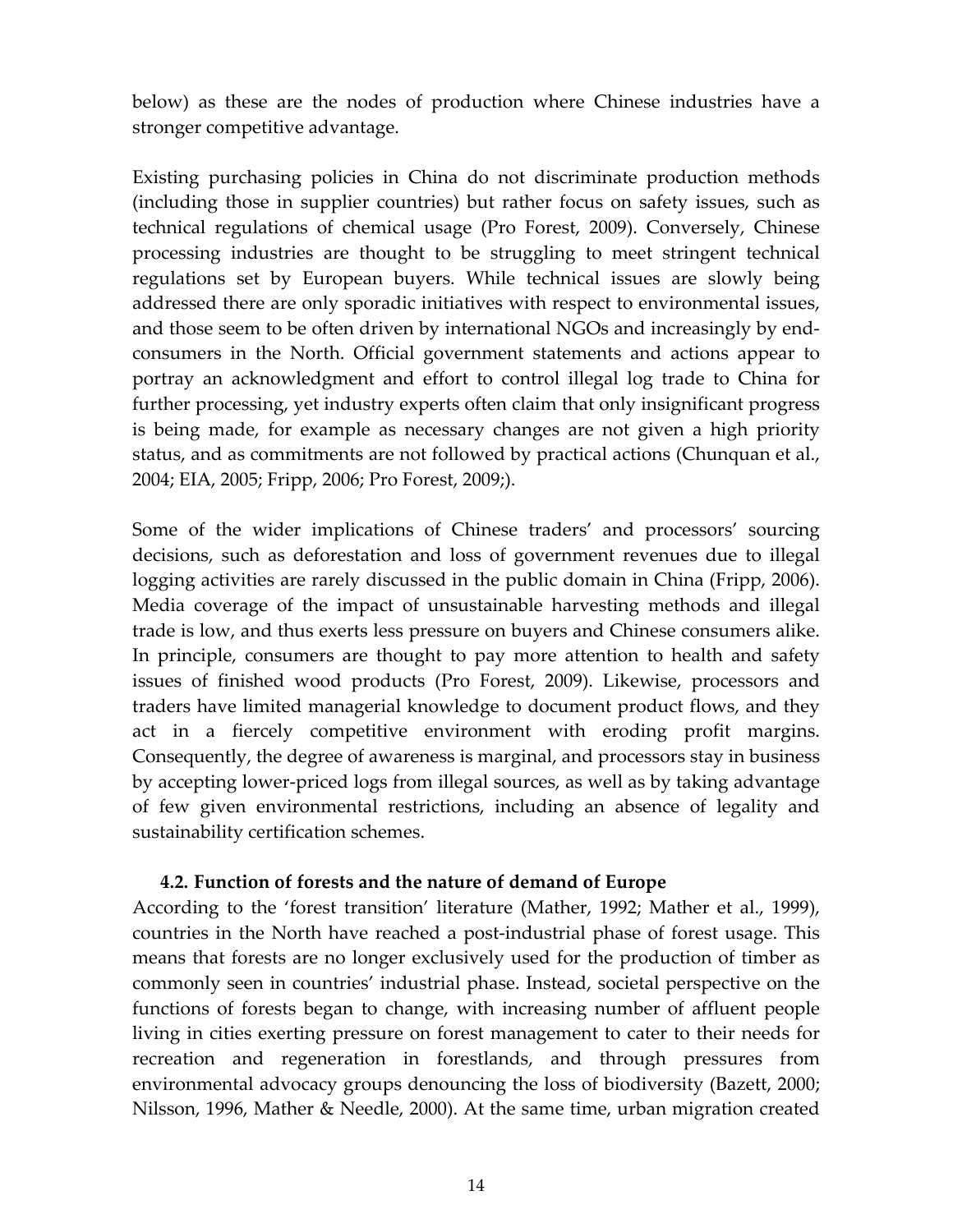a labour scarcity in rural areas that, combined with technology‐induced yield increases in agriculture and forestry led to an abandoning of land, thus made available for forest expansion (Rudel et al., 2005; Victor & Ausubel, 2000; Kauppi et al., 2006).

Today, it is accepted that forests have multiple functions complementing the fuelwood- and industrial wood production for processing industries. These functions include the forests' role in biodiversity and watershed protection, climate change (i.e. carbon sequestration), non‐wood forest products production, social and cultural purposes (e.g. recreation), and eco-tourism. Changes in the perceived function of forests are mirrored in policies and management practices especially in the North. There is a clear trend away from old‐growth (sustainable‐yield) exploitation, towards sustainable forest management (SFM) of (planted) forests in developed countries (Sohngen et al., 1997; Bazett, 2000). As a result, forest management moved away from the extensive margin towards intensively managed semi-natural and planted forests. Some forest areas are completely taken out of production, where mostly non‐monetary rewards to the public override the interests of industries (Nilsson & Bull, 2005).

During the industrial phase, colonies were often treated as so-called resource taps (Jorgenson, 2008), with export‐orientated logging activities explaining much of the tropical deforestation of the late 19th and early 20th century. The modus operandi of the forestry industry had been adopted in tropical countries also, i.e. the overwhelming majority of logging took place through an expansion of the extensive margin. Additionally, property right regimes and forest management systems had been transferred. However, as industries in the North passed into the post‐industrial phase, so have consumers, industry actors, states, and lobbying groups begun to propagate for a transfer of current forest management systems (sustainable forest management) and 'believes' to the South.

In the case of Gabon, the growing pressure for economic diversification in light of falling oil production let to a renewed interested in the forestry sector, which was manifested in major reforms of the forestry sector. The latter included the abolishment of the state‐owned export monopoly (SNBG) and the introduction of a new legislative framework, known as the Forestry Code (Law No 016/01, 31st December 2001). The overall focus shifted towards sustainable production methods, as well as from raw material extraction towards the industrialisation of the forestry sector through domestic processing before exports (i.e. minimum firm processing requirement of 75% of total production by January  $2012$ <sup>[13](#page-15-0)</sup>.

1

<span id="page-15-0"></span><sup>&</sup>lt;sup>13</sup> In November 2009, the government of Gabon announced a log export ban as of January 1, 2010 to stimulate domestic processing activities and employment. An interim period, during which remaining stocks of logs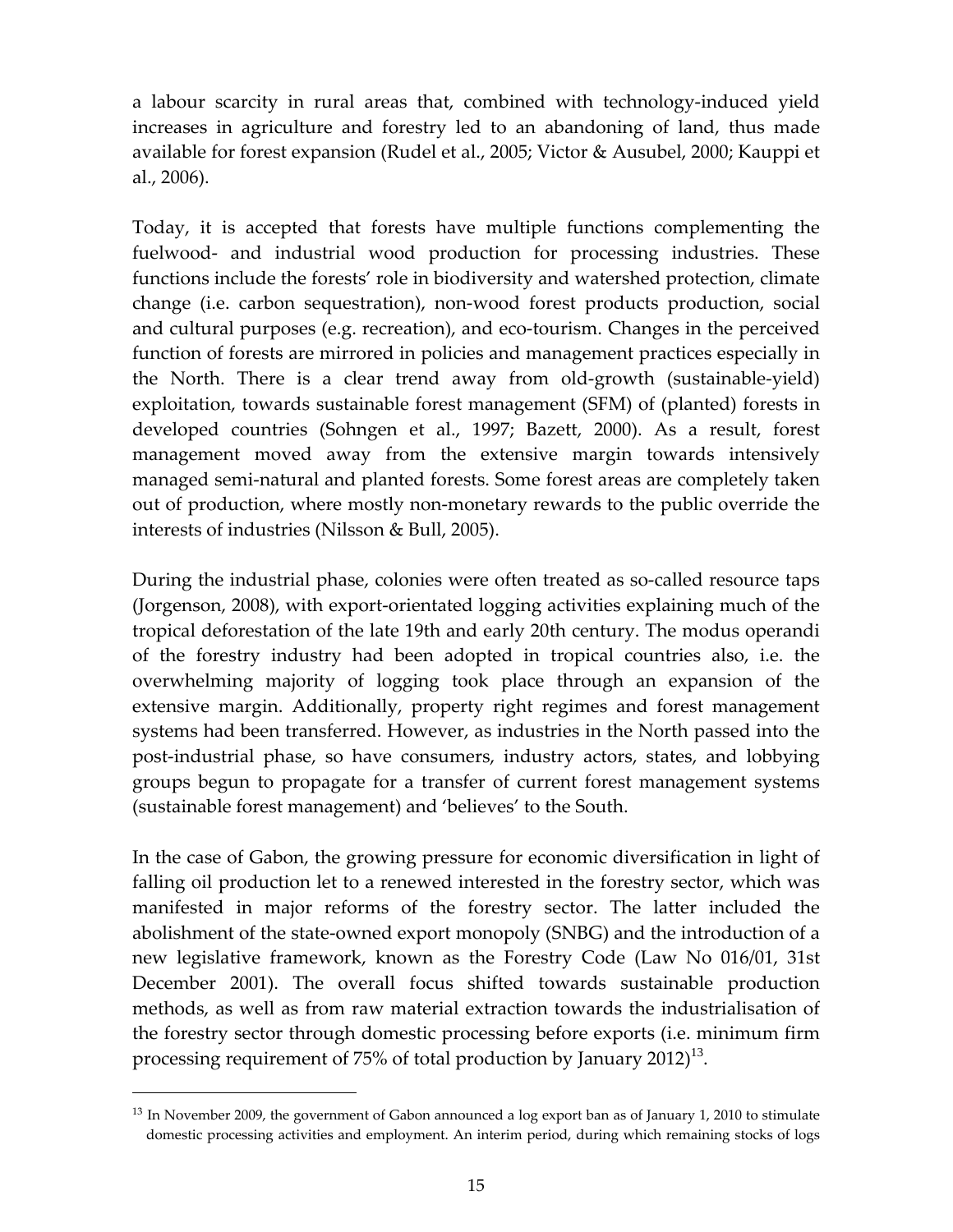However, it is believed that these recent reforms were equally a result of external pressures exerted by i) the IMF and the World Bank, the most important creditors to Gabon, as well as ii) European governments and organisations (Forests Monitor, 2001; ITTO, 2005; Wunder, 2003). For example, one interviewee explained that "EU companies are driven by the market, increasing buyer demand for certification, and by the EU‐FLEGT programme, which seems to be heavily pushed in Central Africa through the European Commission" (Brainforest, pers. comm., 2008).

Another notable change of Northern timber industries is that they began to outsource labour‐intensive processing activities to the South. The relocation of processing activities is due to rising domestic wage levels and the associated loss of competitiveness globally. As discussed earlier, Chinese processing industries contribute significantly to the erosion of Northern processing primacies, as they began to challenge leading wood product exporters. In 1992, Chinese furniture exports were only 14% of Italian and 19% of German exports. In 2008, Chinese furniture exports were 2.3 times those of Italy and 2.6 times those of Germany<sup>[14](#page-16-0)</sup>. At the same time as the North outsourced timber processing sectors to the South, primary and secondary processing capacities in some tropical‐rich developing countries had risen, too. To give an example, in Latin America (Asia‐Pacific) the majority of tropical logs are utilised by domestic processing industries, i.e. 99% (90%) of all logs are converted at least into primary products that are either consumed domestically, exported, or further processed (ITTO, 2009a).

Contrastingly to global trends, Gabonʹs' industry activities have largely focused on the extraction of logs for export markets. Over a period of 40 years (1961‐2001) no more than a quarter of total forest product exports were in the form of processed wood relative to an average share of 76% of logs (Figure 10). To be precise, gains in processing capacities in the early 1980s were largely lost again throughout the following years, particularly at the end of the 1990s. These developments coincide with rising domestic log production volumes, as well as with a period where processing activities started to be transferred from the North to the South as discussed above. Hence, Gabon's processing sectors were not able to take advantage of these positive stimuli.

<u>.</u>

could still be exported, lasted until the end of April 2010. At the time of writing, news spread about the introduction of a revised quota system instead of an export ban for logs (EUWID, 2010; ITTO, 2009b, 2010). While the fundamentals of this analysis and its outcomes have not changed, it is yet unclear how log production and processing will be affected.

<span id="page-16-0"></span><sup>&</sup>lt;sup>14</sup> Calculated from UN Comtrade by the United Nations Statistics Division, accessed December 2009, http://comtrade.un.org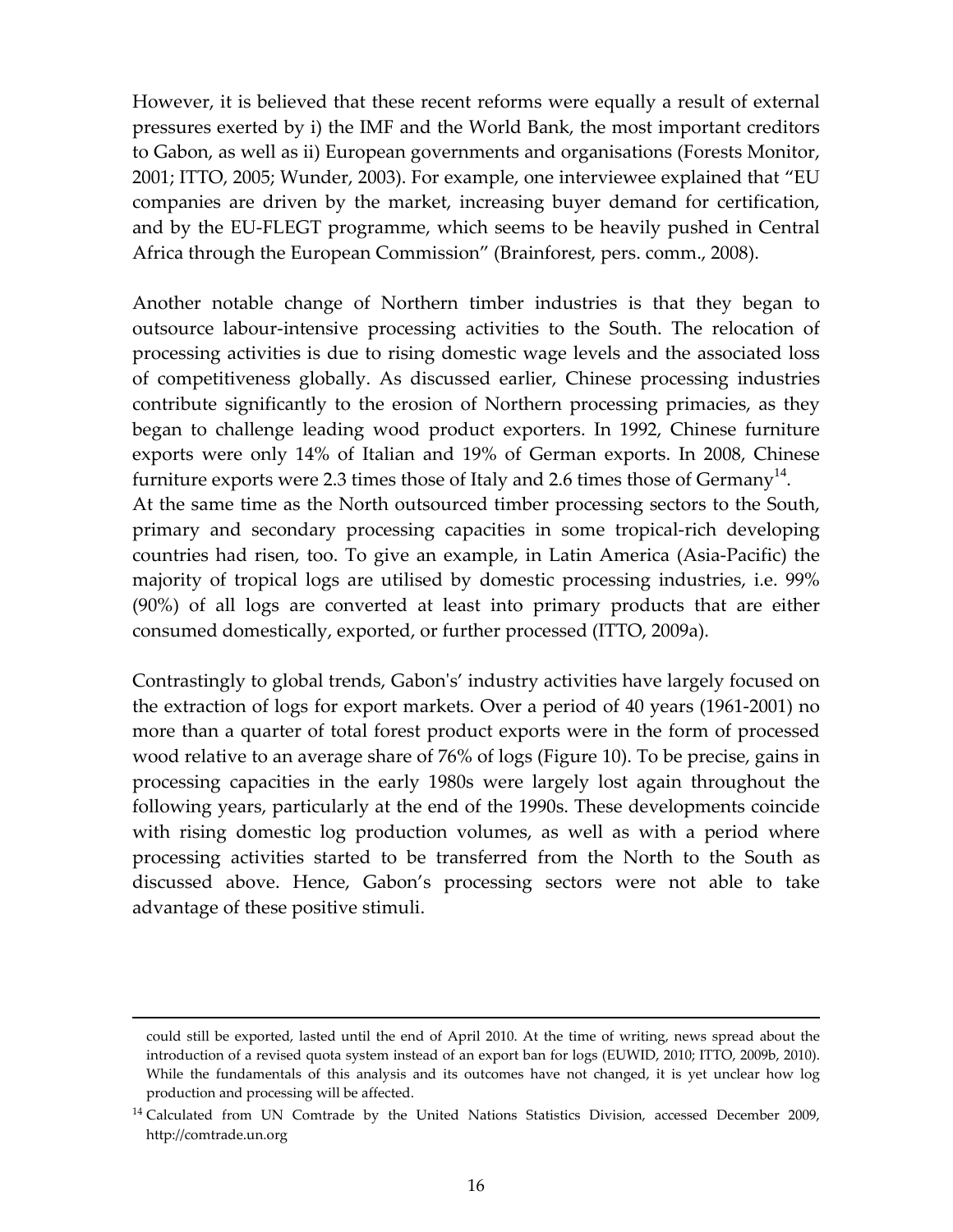

**Figure 10** Gabon's distribution of production of logs and processed wood products (percentages) and total log production levels (1,000 m3)

*Source:* Calculated from ForesSTAT by the Food and Agriculture Organization of the United Nations, accessed May 2010, http://www.fao.org

Rising shares of wood products (relative to logs) around the turn of the century coincide with increasing demand for wood products from Europe, including France (Figure 10). Yet, absolute shares in these years never recovered to those levels reached in the past. In fact, we believe that Chinese market requirements, especially its influence on the division of labour within the timber value chain, override demand for processed wood products (and tropical logs) from European markets (Figure 11). In other words, the dominance of Chinese demand for Gabon's tropical timber in its raw state, deprive domestic processing industries of resource supplies. As one processor said during our interview  $\lbrack \cdot \ldots \rangle$  it was very difficult to get Azobé as most logs were exported to China". To give another example: "The acquisition of Leroy Gabon, Pogab and Plysorol by an affiliate [of Chinese‐owned Honest Timber] has reduced the ability of the veneer industry in Gabon and the plywood industry in France to compete against supplies made in China by severely reducing the availability of  $\log s$  (...)<sup> $\frac{15}{5}$  $\frac{15}{5}$  $\frac{15}{5}$ </sup>.

Domestic processing activities in Gabon (especially in recent years) are a direct reaction to the Forestry Code. In more detail, most of the increase takes place through an expansion of the sawmilling sector, and to some degree in veneer processing. Still, the producer margins in these sectors are negative, i.e. ‐28 index points and ‐23 index points respectively. Although plywood processors reported

 $\overline{a}$ 

*Note:* Production figures based on roundwood equivalents (RWE) using wood utilisation rates retrieved during fieldwork in Gabon: sawnwood aggregate 2.04:1, veneer 1.96:1, and plywood 2.33:1; Numbers corrected for missing values from original datasets

<span id="page-17-0"></span><sup>15</sup> Cited in English from http://www.globaltimber.org.uk/gabon.htm, originally published by Robin des Bois (www.robindesbois.org) 9 September 2009. Quote in reference to the takeover of previously French‐owned producer and processor companies in Gabon by a Chinese company with questionable forest management standards; e.g. Leroy Gabon's OLB certification was suspended on March 19, 2010 (pending further inspections within a year) as the monitoring audit failed to take place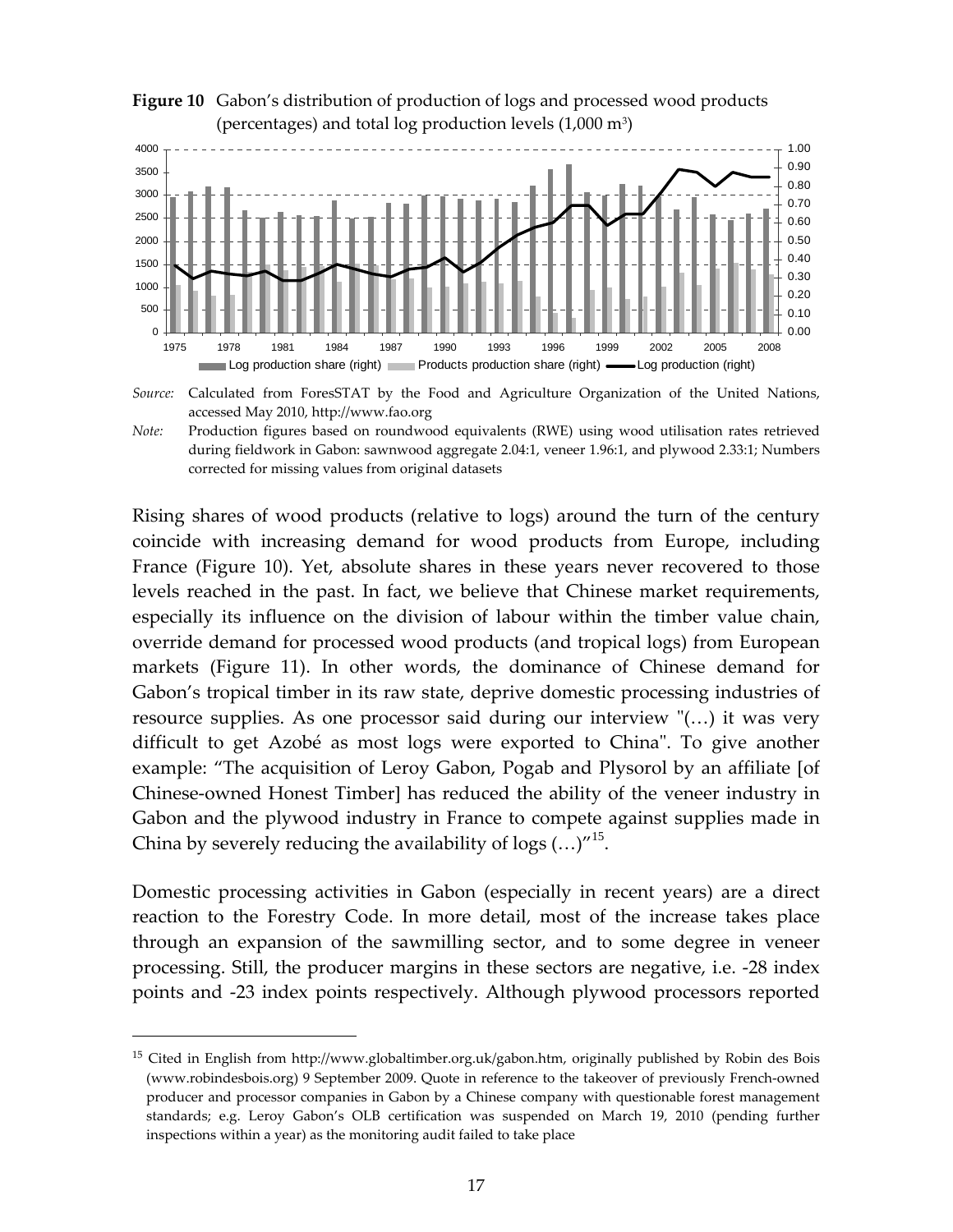an average positive producer margin (23 index points) the barriers to entry with respect to economies of scale, skills, and capital investments are the highest among all processing sectors, limiting theses to a handful of mostly foreign‐owned companies. Conversely, the highest producer margins apply to the logging sector (107 index points). Simulation exercises (Kaplinsky et al., 2010; Terheggen, 2010) with respect to processing industries' contributions to factors of production (capital, labour) and foreign exchange earnings lead to the conclusion that processing activities are not only a result of national processing requirements (Forestry Code), but that these concentrate in areas where the barriers of entry are the lowest (thus dissipating rents) in particular, and where resources are used inefficiently in general.





*Source:* Calculated from Forestry Trade Flows by the Food and Agriculture Organization of the United Nations, accessed November 2009

#### **5. Implications for Gabon's Industry and Development Policy**

Tropical forestry sectors were often regarded as an important tool for industrialisation and economic growth for developing countries, given their (natural) comparative advantage in growing wood for commercial purposes, as well as due to their contribution to employment, revenues, and linkages to related industries. Descriptions of the Chinese processing industries resonate the notion that the development of timber industries tends to be one of the primary stages of industrial growth, partly because its products (such as furniture and housing) have high-income elasticities of demand at low levels of income, partly because the timber related sectors are labour intensive, which hence encourage production at low wage levels (Kaplinsky et al., 2010).

In reference to the GVC framework, it is believed that industrialisation can be achieved by domestic industries inserting themselves into GVC first, and by an expansion of their activities into higher stages of processing over time., e.g. moving from the production of timber (exploitation) towards primary processing activities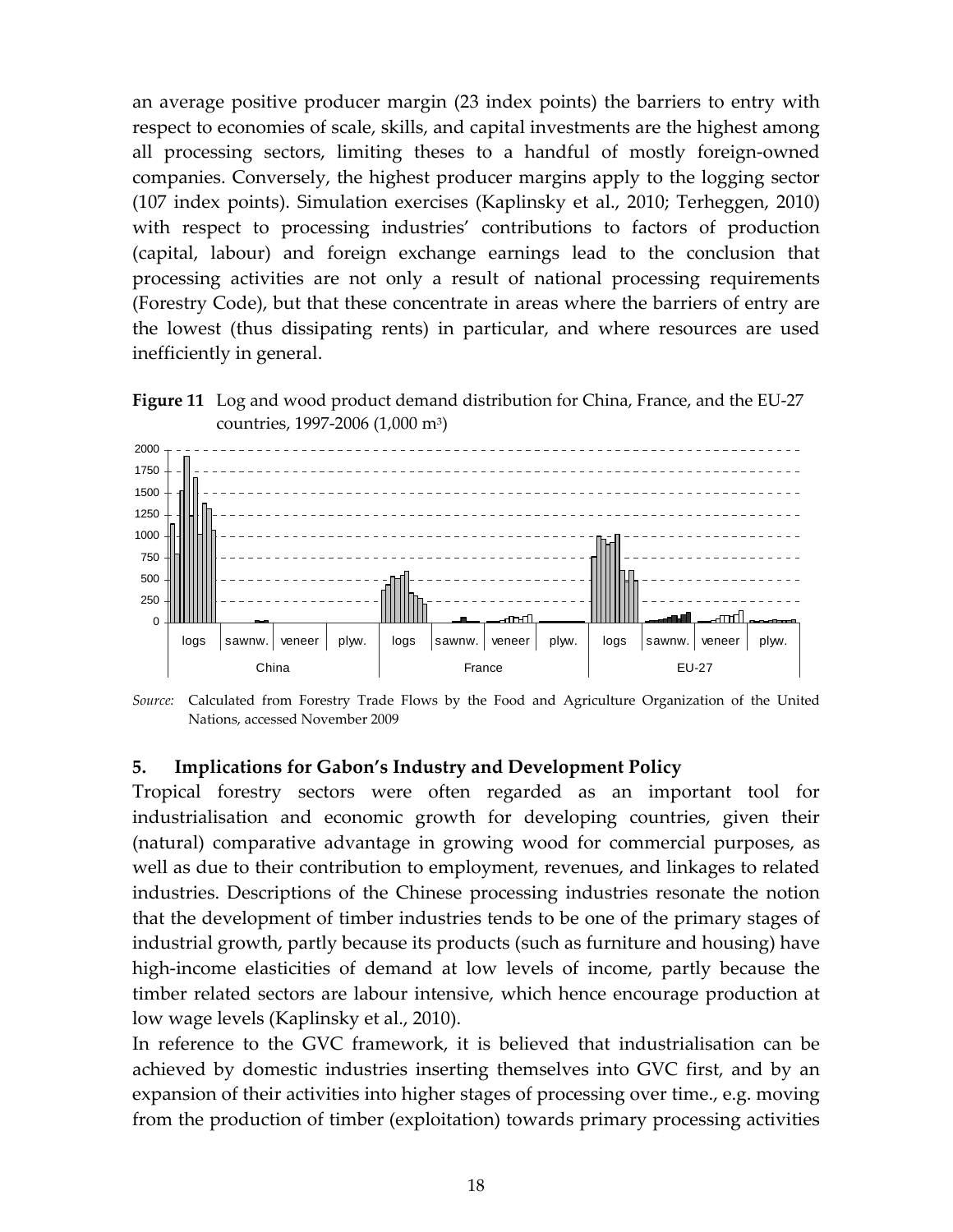(sawnwood, veneer, plywood), and continuing in the direction of secondary processing activities (mouldings, floor boards, etc). In other words, it is thought that an expansion of value‐added activities will have positive effects on employment and possibly foreign exchange earnings.

Based on these 'frameworks' of development, the introduction of the Forestry Code in 2001 by the Gabonese government, seems to have been a sound decision to transform the sector's landscape. Yet, in the past, Gabon's timber industry continuously failed to establish itself globally as a producer (of at least primary processed wood products) due to its small size and domestic barriers. Current processing activities are not likely to brake with previous experiences given the persistence of industry barriers, rising log production costs, and associated losses (producer margins) in 'starter' activities like sawmilling and veneer production. In fact, the logging sector itself is undergoing significant changes regarding forest management systems and production intensities though faced with significant deficits in public infrastructure and rent‐seeking behaviour.

This study has shown that the very foundations of traditional development paths have changed. The nature of Chinese market demands differ significantly from those of traditional export markets. These differences are a disruption to the traditional organisation of GVCs as they translate into an intensification of extractive activities and the exportation of raw materials instead of higher value‐ added products. Still, in light of the difficulties that many developing countries' industries face to capture Schumpeterian rents in manufacturing (or primary processing in Gabon's case), the disruptive nature of China's resource demand allows for an appropriation of Ricardian resource rents.

The outcome of this research should encourage a discussion about the assumption that GVCs are directed towards the North with its related market requirements and buyer standards, as it no longer applies to the increasing number of cases, where GVCs are now directed towards China. It is thus insufficient to differentiate between domestic and export‐directed chains (and respective governance systems) but to careful discuss the ownership of final markets. Similarly, the implicit assumption about an increase of producer margins as more value is added to a product has been shown not to apply to Gabon. Lastly, GVC governance literature would profit from a discussion on rents, especially those derived from natural resources as primary product exports have not only significantly increased due to China's resource demand, but most importantly because of the disruption this demand has on the net barter terms of trade.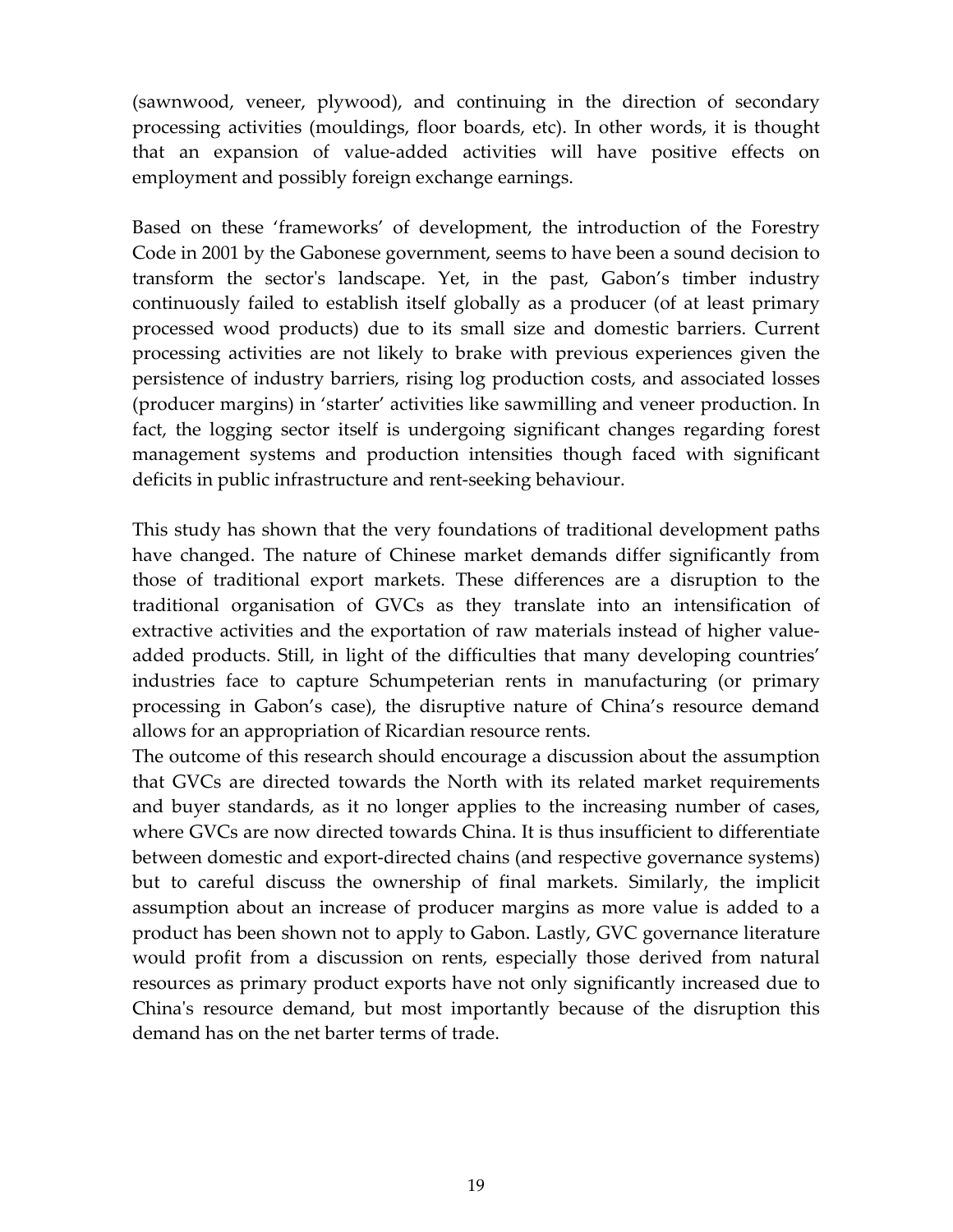#### **Bibliography**

- Anthony, R. N., Dearden, J., & Vancil, R. F. (1972). Key economic variables. In R. D. Irwin (Ed.), *Management Control Systems* (pp. 138‐143). Homewood.
- Bazett, M. (2000). *Long‐Term Changes in the Location and Structure of Forest Industries*. Washington, DC; Gland: The World Bank and WWF International.
- Berry, W. L., Hill, T. J., & Klompmaker, J. E. (1995). Customer‐driven manufacturing. *International Journal of Operations & Production Management, 15*(3), 4‐15.
- Bowyer, J., Howe, J., Guillery, P., & Fernholz, K. (2004). *Trends in the Global Forest Sector and Implications for Forest Certification*. Minneapolis: Dovetail Partners, Inc.
- Cashin, P., & McDermott, J. C. (2002). The Long‐Run Behavior of Commodity Prices: Small Trends and Big Variability. *IMF Staff Papers, 49*(2), 175‐199.
- Castaño, J. (2002). The booming furniture industry in China. *Bois et Forêts des Tropiques, N° 277 (3), 277*(3), 85‐87.
- Choon, T. S. D. W. K., & Ginnings, J. M. (1999). *Impediments to market access for tropical timber*. Yokohama: International Tropical Timber Organization.
- Chunquan, Z., Taylor, R., & Guoqiang, F. (2004). *Chinaʹs Wood Market, Trade and the Environment*. Gland: WWF International.
- Collomb, J.‐G., Mikissa, J.‐B., & Minnemeyer, S. (2000). *A first look at logging in Gabon*. Washington, DC: World Resources Institute.
- Démurger, S., Yuanzhao, H., & Weiyong, Y. (2007). *Forest management policies and resource balance in China: an assessment of the current situation*. Ecully Cedex: Groupe d'Analyse et de Théorie Économique (GATE), CNRS.
- EIA. (2005). *Chinese Involvement in African Illegal Logging and Timber Trade*. Washington, DC: Environmental Investigation Agency reporting to the US House of Representatives, Committee on International Relations, Subcommittee on Africa, Global Human Rights and International Operations.
- EUWID. (2010). Gabon: No final ban on log exports after all. Retrieved April 2010, from www.euwid‐wood‐products.com
- Farooki, M. (2010). Chinaʹs Structural Demand and Commodity Prices: Implications for Africa. In C. M. Dent (Ed.), *China‐Africa Development Relations*. London: Routledge.
- Forests Monitor. (2001). *Sold down the river ‐ The need to control transnational forestry corporations: a European case study*. Cambridge: Forests Monitor.
- Fripp, E. (2006). *Illegal Logging and Related Trade: The Global Response and Indicators of Change*. London: Chatham House, Energy, Environment & Development Programme.
- Gereffi, G., Humphrey, J., & Sturgeon, T. J. (2005). The Governance of Global Value Chains. *Review of International Political Economy, 12*(1), 78‐104.
- Goldstein, A., Pinaud, N., Reisen, H., & Chen, X. (2006). *The Rise of China and India ‐ Whatʹs in it for* Africa? Paris: Development Centre of the Organisation for Economic Co-operation and Development (OECD).
- Hache, E. (2008). Commodities Markets: New paradigm or new fashion? *Les cahiers de lʹéconomie, No 69*.
- Hayes, R. H., & Pisano, G. P. (1994). Beyond World‐Class: The New Manufacturing Strategy. *Harvard Business Review*(January‐February), 77‐86.
- Humphrey, J., & Schmitz, H. (2004). Governance in Global Value Chains. In H. Schmitz (Ed.), *Local Enterprises in the Global Economy ‐ Issues of Governance and Upgrading* (pp. 95‐109). Cheltenham: Edward Elgar.
- ITTO. (2005). *ITTO Mission in support of the efforts by the Government of the Gabonese Republic to achieve the ITTO 2000 Objective and Sustainable Forest Management [Decision 2(XXIX)]*. Yokohama: International Tropical Timber Organization.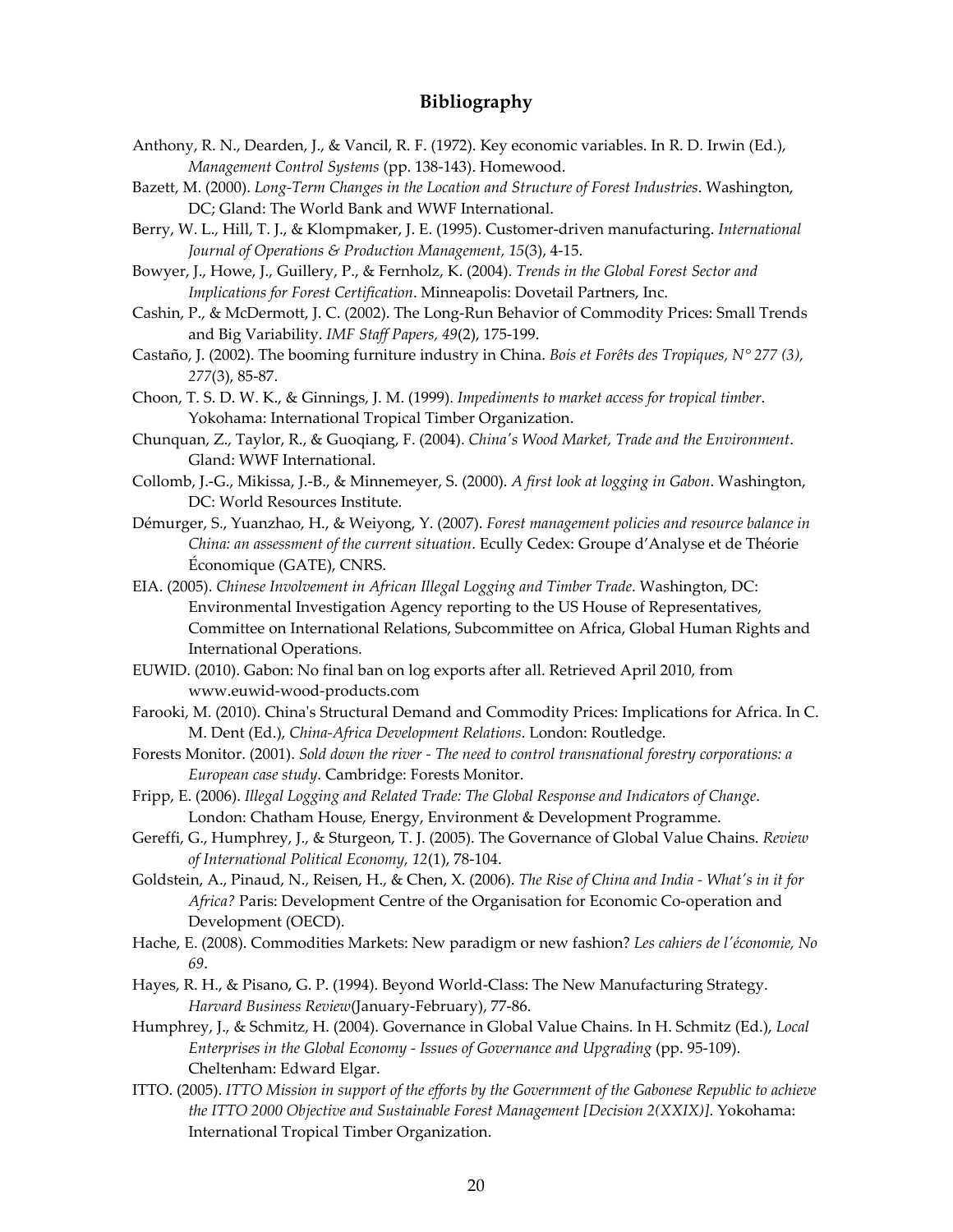- ITTO. (2006). *Status of Tropical Forest Management 2005: Gabon country profile*. Yokohama: International Tropical Timber Organization.
- ITTO. (2009a). *Annual Review and Assessment of the World Timber Situation 2008*. Yokohama: International Tropical Timber Organization.
- ITTO. (2009b). Trade startled by Gabon announcement. *Tropical Timber Market Report, 14*(22), 2.
- ITTO. (2010). Clarification on Gabon log ban. *Tropical Timber Market Report, 15*(3), 2.
- Jorgenson, A. K. (2008). Structural Integration and the Trees: An Analysis of Deforestation in Less‐ Developed Countries, 1990–2005. *The Sociological Quarterly, 49*, 503–527.
- Kaplinsky, R. (2006a). China and the Global Terms of Trade. *IDS Bulletin, 37*(1), 43‐53.
- Kaplinsky, R. (2006b). Revisiting the revisited terms of trade: Will China make a difference? *World Development, 34*(6), 981‐995.
- Kaplinsky, R. M., Terheggen, A., & Tijaja, J. (2010). What Happens When the Market Shifts to China? The Gabon Timber and Thai Cassava Value Chains. *Policy Research Working Paper*(No 5206).
- Kauppi, P. E., Ausubel, J. H., Fang, J., Mather, A. S., Sedjo, R., & Waggoner, P. E. (2006). Returning forests analyzed with the forest identity. *PNAS, 103*(46), 17574–17579.
- Kozak, R., & Canby, K. (2007). *Why China Prefers Logs ‐ Explaining the Prevalence of Unprocessed Wood in China's Timber Imports*. Washington, DC: Forest Trends.
- Mather, A. S. (1992). The forest transition. *Area, 24*(4), 367‐379.
- Mather, A. S., Fairbairn, J., & Needle, C. S. (1999). TIhe Course and Drivers of the Forest Transition: the case of France. *Journal of Rural Studies, 15*(1), 65‐90.
- Mather, A. S., & Needle, C. S. (2000). The relationships of population and forest trends. *The Geographical Journal, 166*(1), 2‐13.
- Midgley, S. (2005). *Meeting China's Demands for Imported Wood and Wood Fibre*. Paper presented at the Forests, Wood and Livelihoods ‐ Finding a Future for All.
- Nilsson, S. (1996). ʺDo We Have Enough Forests?ʺ *IUFRO Occasional Paper* (No. 5).
- Nilsson, S., & Bull, G. (2005). *Global Wood Supply Analysis*. Paper presented at the FAO Advisory Committee.
- Ocampo, J. A., & Parra, M. A. (2003). *Returning to an eternal debate: the terms of trade for commodities in the twentieth century*. Santiago: ECLAC Office of the Executive Secretary.
- Prebisch, R. (1950). *The economic development of Latin America and its principal problems*. Lake Success: United Nations Department of Economic Affairs.
- ProForest. (2009). *Guidance on effective ways to work with Chinese officials and suppliers*. Oxford: ProForest.
- Rockart, J. F. (1979). Chief executives define their own data needs. *Harvard Business Review*(March‐ April), 81‐92.
- Rudel, T. K., Coomes, O. T., Moran, E., Achard, F., Angelsen, A., Xu, J., et al. (2005). Forest transitions: towards a global understanding of land use change. *Global Environmental Change Part A, 15*(1), 23‐31.
- Singer, H. W. (1950). The distribution of gains between investing and borrowing countries. *American Economic Review, 15*, 473‐485.
- Singer, H. W. (1975). The distribution of gains from trade and investment‐revisited. *Journal of Development Studies, 11*(4), 376 ‐ 382.
- Skinner, W. (1969). Manufacturing ‐ missing link in corporate strategy. *Harvard Business Review*(May‐June), 136‐145.
- Sohngen, B., Mendelsohn, R., Sedjo, R., & Lyon, K. (1997). *An Analysis of Global Timber Markets*. Washington, DC: Resources for the Future.
- Sturgeon, T. J. (2000). *How Do We Define Value Chains and Production Networks?* Paper presented at the Bellagio Value Chains Workshop.